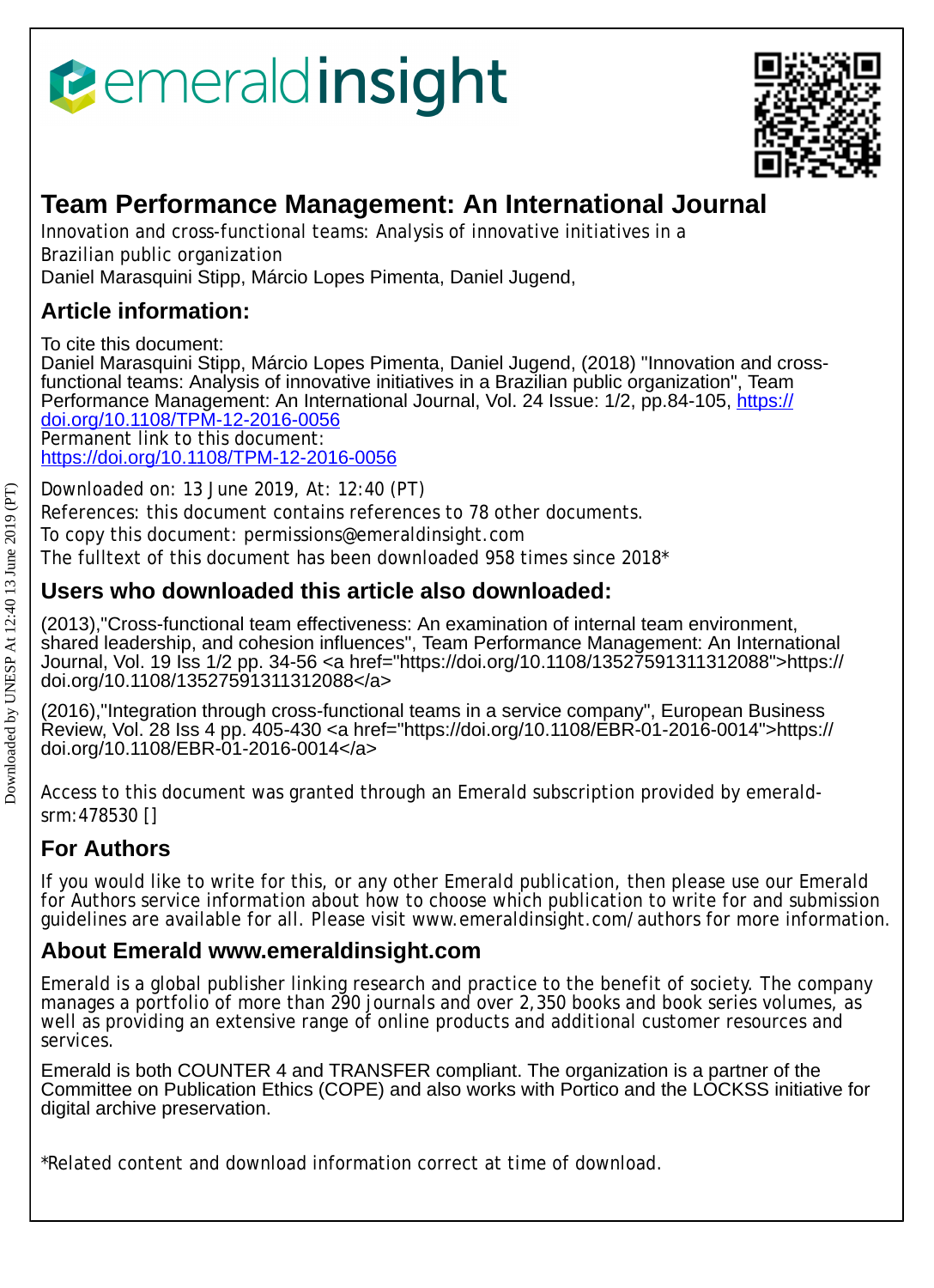TPM 24,1/2

84

Received 19 December 2016 Revised 6 June 2017 Accepted 12 September 2017

# Innovation and cross-functional teams

# Analysis of innovative initiatives in a Brazilian public organization

Daniel Marasquini Stipp and Márcio Lopes Pimenta Federal University of Uberlândia, Uberlandia, Brazil, and

### Daniel Jugend

Department of Production Engineering, Universidade Estadual Paulista Julio de Mesquita Filho, Bauru, Brazil

#### Abstract

Purpose – The aim of this paper is to characterize how innovation may happen through cross-functional teams (CFT) in an organization of the public sector.

**Design/methodology/approach**  $- A$  case study helped to characterize several behavior patterns, team structures and respective links with generating innovation in internal processes and public answering contexts.

Findings – The results highlight that formal-temporary teams present a higher capacity to generate incremental innovation in products, whereas permanent-informal teams have a higher capacity to generate innovation in the internal processes and public answering contexts.

Research limitations/implications – The limitations of this research relate to the fact that this is a single case study, and although it is an important case to examine innovation and CFTs, by its very nature, it is not possible to extend and generalize the obtained data to other organizations. The evaluation of its propositions was merely qualitative, and future research is needed to validate its characteristics.

Practical implications – Several settings of CFTs are presented, as well as their ability to generate different types of innovation, such as the computerization of documents, petitions and papers, which decreases the time to answer the taxpayer. Moreover, CFTs can help to create products, such as computer programs that can be used not only locally but also in several public organizations related to tax management.

Originality/value – The field research provides the perceptions of the respondents regarding CFT characteristics that can lead to specific types of innovation, as well as the types of products or services that can be generated by these processes.

Keywords Innovation, Teams, Public management, Cross-functional integration

Paper type Case study



#### 1. Introduction

The challenge to improve performance imposes the need to innovate on public organizations. In public administration, process innovation ([Dosi, 1988;](#page-19-0) Brito et al.[, 2009;](#page-18-0) [Cunningham and Karakasidou, 2009\)](#page-19-1) corresponds to new procedures and ways of working,

Team Performance Management: An International Journal Vol. 24 No. 1/2, 2018 pp. 84-105 © Emerald Publishing Limited 1352-7592 DOI [10.1108/TPM-12-2016-0056](http://dx.doi.org/10.1108/TPM-12-2016-0056)

The authors thankfully acknowledge financial support from Fundação de Amparo à Pesquisa do Estado de Minas Gerais (FAPEMIG) through the project APQ 02518-15.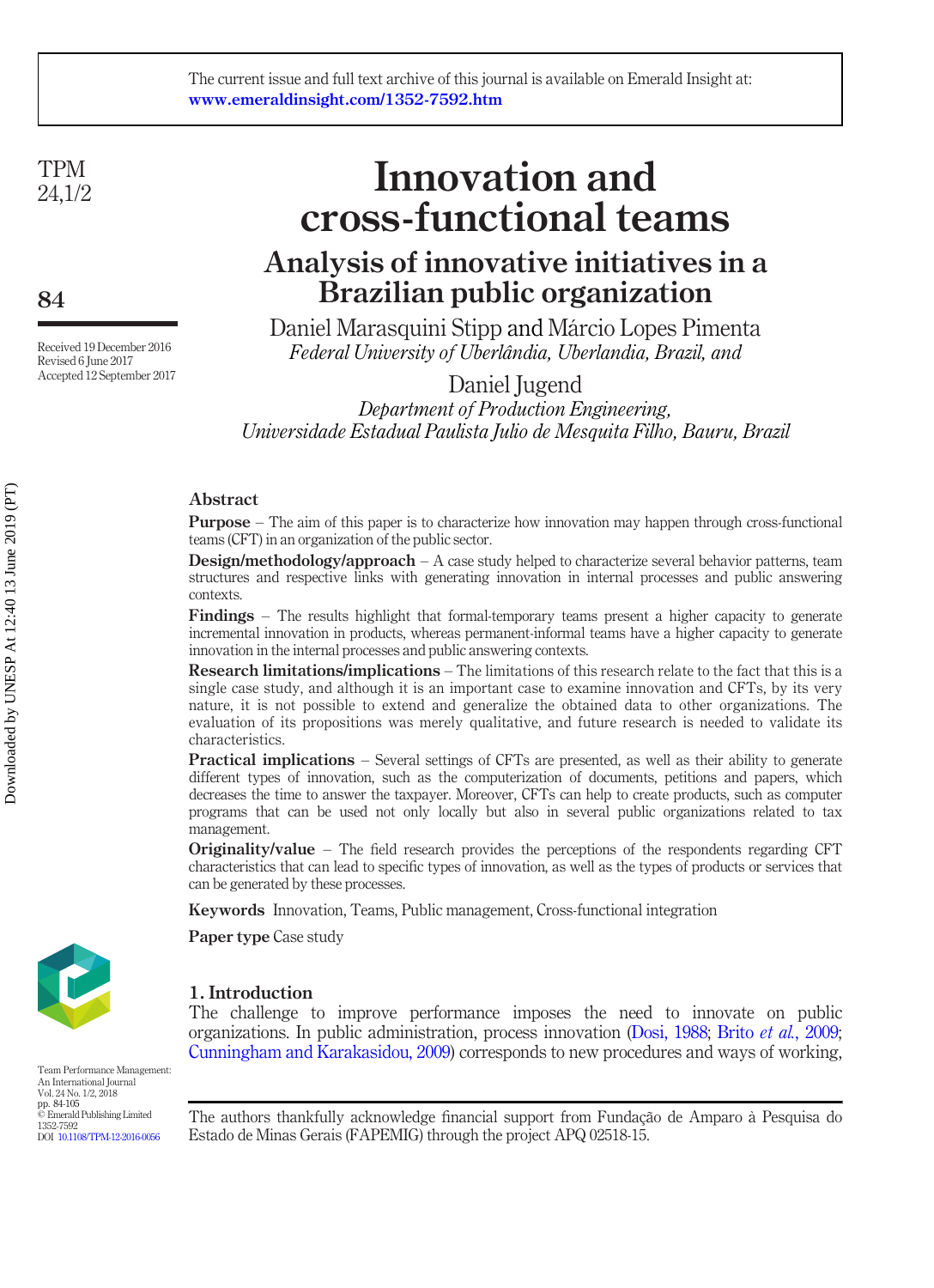such as customer service, decentralization of public answering [\(Seabra, 2001](#page-21-0); [Pollitt and](#page-21-1) Innovation and [Bouckaert, 2002\)](#page-21-1), as well as the management of cross-functional integration ([Page, 2005\)](#page-20-0). cross-

Cross-functional integration is the state of interaction and collaboration between the internal functions of an organization ([Kahn and Mentzer, 1996](#page-20-1)). According to [Pimenta](#page-20-2) et al. [\(2014\)](#page-20-2), cross-functional teams (CFTs) constitute an important managerial mechanism that provides integration between internal functions by means of formal and informal cooperation processes.

The use of CFTs can allow resources to be used more effectively than when managed by isolated departments or functions, as proposed by the approach suggested by classic administration. This effectiveness refers to the ability to solve problems, produce quality goods and services and increase creativity and innovation (Pinto et al.[, 1993](#page-21-2)). The literature about CFT has mainly been based on studies of the development of projects and products [\(Pimenta](#page-20-2) et al., 2014).

The studied literature covers innovation application contexts ([Golden, 1990](#page-19-2); [Sanger and](#page-21-3) [Levin, 1992;](#page-21-3) [Borins, 2002](#page-18-1); [Tushman and Smith, 2002;](#page-21-4) [Potts, 2009](#page-21-5); [Potts and Kastelle, 2010](#page-21-6); [Sartori, 2011\)](#page-21-7), as well as proposals for the formation of innovation diagnostic tools in organizations [\(Kupfer and Hasenclever, 2002](#page-20-3); [Ibge, 2005;](#page-19-3) [OECD, 2005;](#page-20-4) [Cunningham and](#page-19-1) [Karakasidou, 2009](#page-19-1); [Australian Government, 2011](#page-18-2)). Moreover, some authors have identified relationships between innovation and the public sector [\(Sanger and Levin, 1992](#page-21-3); [Kearney](#page-20-5) et al.[, 2000;](#page-20-5) [Røste, 2004;](#page-21-8) [Vigoda-Gadot](#page-21-9) et al., 2008; [Cunningham and Karakasidou, 2009](#page-19-1); [Damanpour and Schneider, 2009;](#page-19-4) [Potts, 2009](#page-21-5); [Potts and Kastelle, 2010\)](#page-21-6).

The studied literature on CFTs concentrates on the following lines:

- the performance impact resulting from the use of CFTs ([Maltz and Kohli, 2000](#page-20-6); [Krohmer](#page-20-7) et al., 2002; Luo et al.[, 2006;](#page-20-8) [Turkulainen and Ketokivi, 2012\)](#page-21-10);
- research and product development [\(Love and Roper, 2009;](#page-20-9) [Hirunyawipada](#page-19-5) et al., 2010);
- CFTs in the context of the supply chain ([Alvarado and Kotzab, 2001;](#page-18-3) [Gimenez, 2006](#page-19-6); [Van Hoek and Chapman, 2007](#page-21-11)); and
- knowledge management within the CFTs (Luo et al.[, 2006](#page-20-8); [Edmondson and](#page-19-7) [Nembhard, 2009](#page-19-7); [Hirunyawipada](#page-19-5) et al., 2010).

However, there are research studies that specifically address the impact of cross-functional integration in innovations in the public sector [\(Barrows and Mcinerney, 2002;](#page-18-4) [Wong](#page-22-0) et al., [2009;](#page-22-0) [Zheng and Zheng, 2013;](#page-22-1) [Wilkinson, 2015](#page-21-12)). These research studies present important investigations and concepts in the CFT literature. However, they do not specifically characterize the types of operationalization of CFTs with regard to team formation and integrative efforts toward reaching innovation. Considering this as a research gap, the following research question is proposed:

RQ1. How can the CFT be applied to encourage innovation in the public sector?

The objective of this research is to characterize how innovations in processes and products occur through the support of CFT in a public sector organization. A framework is proposed to explore points of contact between these two themes and to provide explanations of the functioning of this mechanism in the management of innovation in the public sector. To address this issue in greater depth, this unique case study was performed in the State Treasury Office (STO) of Minas Gerais, Brazil. This organization is relevant to the research objective, as it has made efforts to promote product and process innovations using various CFT. Moreover, its practices have been adopted in several public organizations in different states.

functional teams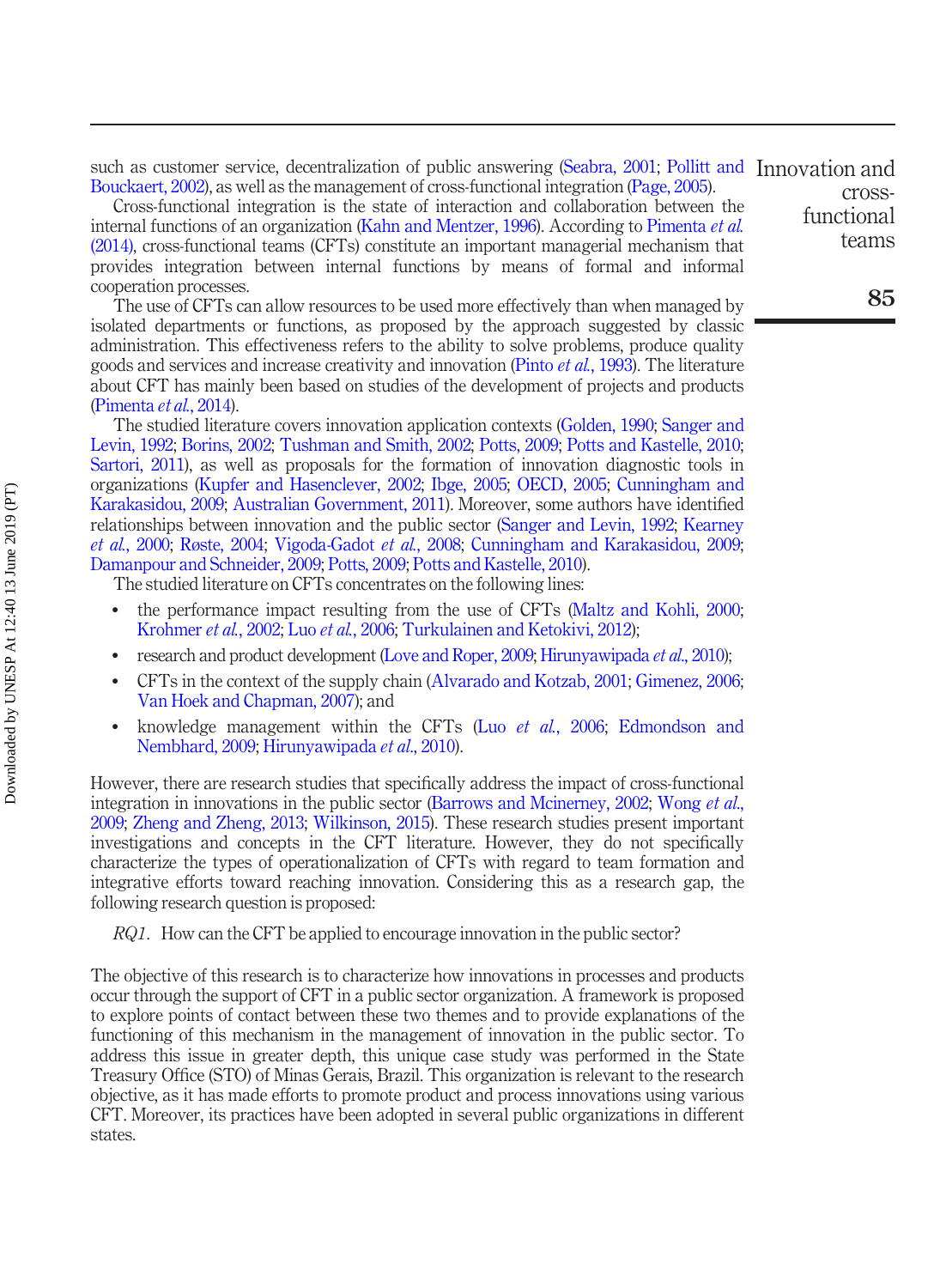#### 2. Literature review TPM

24,1/2

86

In face of the increasing complexity of the environment, governments around the world have faced pressure to respond to the demands of their citizens ([Alberti and Bertucci, 2006](#page-18-5)). To create solutions for new emerging problems, the "New Public Administration" is appearing. Public management is going through a phase in which it must innovate to meet social demands ([Alberti and Bertucci, 2006](#page-18-5); [Brandão and de Fátima Bruno-Faria, 2013](#page-18-6)). Thus, this topic has become an important focus of governments [\(Brandão and de Fátima Bruno-Faria,](#page-18-6) [2013](#page-18-6)). The literature about cross-functional integration has mentioned a managerial tool that can provide an adequate atmosphere for innovation: CFT (Rho *et al.*[, 1994](#page-21-13); [Katzenbach and](#page-20-10) [Smith, 1993;](#page-20-10) [Pimenta](#page-20-2) et al., 2014).

CFTs are groups of people who apply different skills, with a high degree of interdependence, aimed at reaching a common organizational goal [\(Holland](#page-19-8) et al., 2000). CFTs are characterized by diverse expertise provided by different functions that work together to establish collaborative behavior [\(Pagell, 2004](#page-20-11)).

CFT are composed of individuals with varied skill levels and experience and different academic backgrounds, knowledge, disciplines, occupations or professions, who are members of different functional areas, such as engineering, production or marketing, and who gather to solve a problem or perform a task ([Edmondson and Nembhard, 2009](#page-19-7); [Feng](#page-19-9) et al.[, 2010\)](#page-19-9). The adoption of CFT improves innovative performance and product development ([Leenders and Wierenga, 2002;](#page-20-12) [Jugend](#page-19-10) *et al.*, 2015). These teams can have a long-term focus, acting on permanent processes, although there may also be temporary project teams [\(Edmondson and Nembhard, 2009;](#page-19-7) [Oliveira](#page-20-13) et al., 2016).

[Anthony](#page-18-7) et al. (2013) demonstrated that CFT, by nature, capture the features of several departments or organizational functions in carrying out their work. These authors claimed that cross-functional collaboration ensures the generation, collection, dissemination, protection and disposition of the project information in a timely manner.

It is widely reported that CFT can generate a positive impact on the performance of different organizational processes, such as increased individual involvement, better problem-solving, creative solutions and effective implementation of decisions [\(Donnellon,](#page-19-11) [1993](#page-19-11); [Webber, 2002;](#page-21-14) [Jugend](#page-19-10) et al., 2015). As the information and research developed by the team are shared, decisions tend to be more accurate and easier to implement [\(Brettel](#page-18-8) *et al.*, [2011](#page-18-8)). Feng et al. [\(2010\)](#page-19-9) added that CFT provide improved coordination and functional integration in reaching organizational borders, which has an impact on improving the time involved in the evolution of technology and on reducing the levels of uncertainty.

Thus, we highlight the factors influencing cross-functional cooperation, such as the superordinate objectives, physical proximity and project team rules and procedures, which have a significant direct and/or indirect effect on the results of the project (Pinto *et al.*[, 1993;](#page-21-2) [Lichtenstein](#page-20-14) *et al.*, 2004). [Anthony](#page-18-7) *et al.* (2013) added that the performance of the team can be composed of many factors, such as achieving the goal, team satisfaction and project efficiency.

#### 2.1 The proposed framework

[Figure 1](#page-4-0) presents the three main constructs of the framework, as well as its components. Each construct is explained, in the following paragraphs, according to the studied literature. These constructs were chosen due to their capacity to explain the different possibilities of the characteristics of CFTs and their respective influence on the innovation processes. Moreover, these innovation processes may generate several types of impact in the public sector due to the adoption of CFTs in decision-making, process management, project management and new product/service development.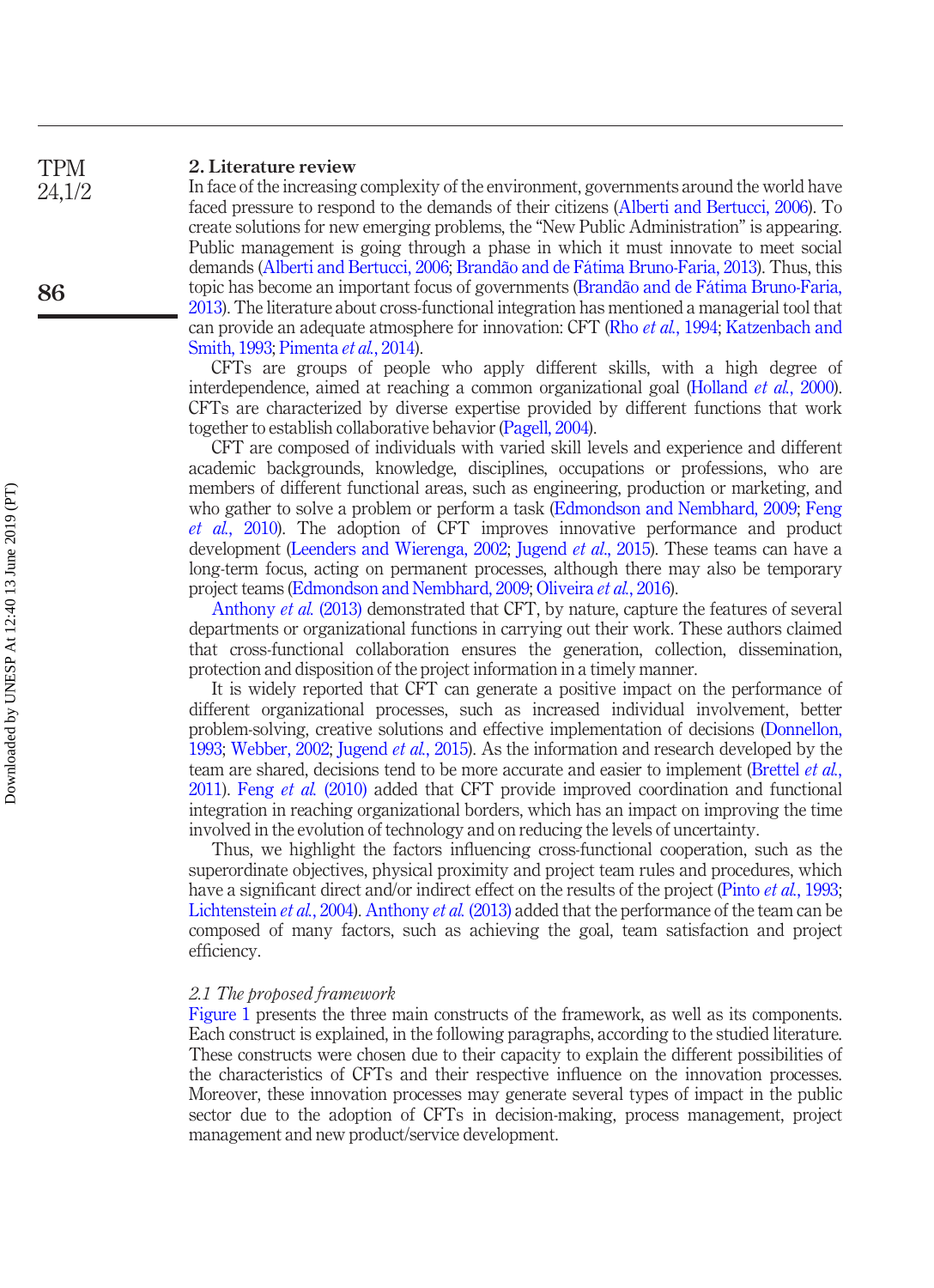

<span id="page-4-0"></span>2.1.1 Team characteristics. The first component of this construct is the Team Formation that brings about the configuration of the CFT. CFTs are managerial mechanisms that integrate people from different areas through formal and informal processes, i.e. the interaction processes of formal communication and/or collaboration processes based on the existence of trust, mutual understanding and group spirit among the members (Kahn and Mentzer, 1998; [Pimenta](#page-20-15) et al., 2016).

[Oliveira](#page-20-13) et al. (2016) stated that CFTs may be diverse in terms of their constitution. These authors argued that these teams have a higher capacity to perform the demanded tasks if they have senior members. The CFTs can be either permanent ones that deal with regular processes or temporary teams that perform a task force activity ([Wang and He, 2008](#page-21-15); [Edmondson and Nembhard, 2009](#page-19-7)). The members of the CFT can be selected by their specialty, with regard to the nature of the process, or based on the affinity among the members [\(Sarin and Mahajan, 2001,](#page-21-16) [Lichtenstein](#page-20-14) et al., 2004, Feng et al.[, 2010,](#page-19-9) [Hsieh, 2010](#page-19-10)).

The second component of this construct is the Development of the team's activities, which brings about the integration mechanisms existing within the team. Integration can occur though several mechanisms, such as the establishment of common goals, adequate communication and top management support ([Pimenta](#page-20-2) *et al.*, 2014). Several types of integration mechanisms may exist within CFTs to improve innovation, achieve cohesiveness among the members and integrate the departments involved with the project tasks, as indicated in [Table I.](#page-5-0)

2.1.2 *Innovation settings*. The main idea of the proposed framework is to analyze how CFTs, considering their diversity of settings, can stimulate innovation. Innovation occurs in several forms. This particular construct brings about different settings of innovation: radical/incremental, products/processes, public answering/internal processes.

The Project MEPIN (Measuring Public Innovation in the Nordic Countries) from the Danish Agency for Science, Technology and Innovation and the Innovation Indicators Project in the Australian public sector (APSII) define innovation as the implementation of a significant change in the way the organization operates or in its products. Innovation implies new or significant changes to services and goods, processes, methods or answers for users [\(Australian Government, 2011](#page-18-2)).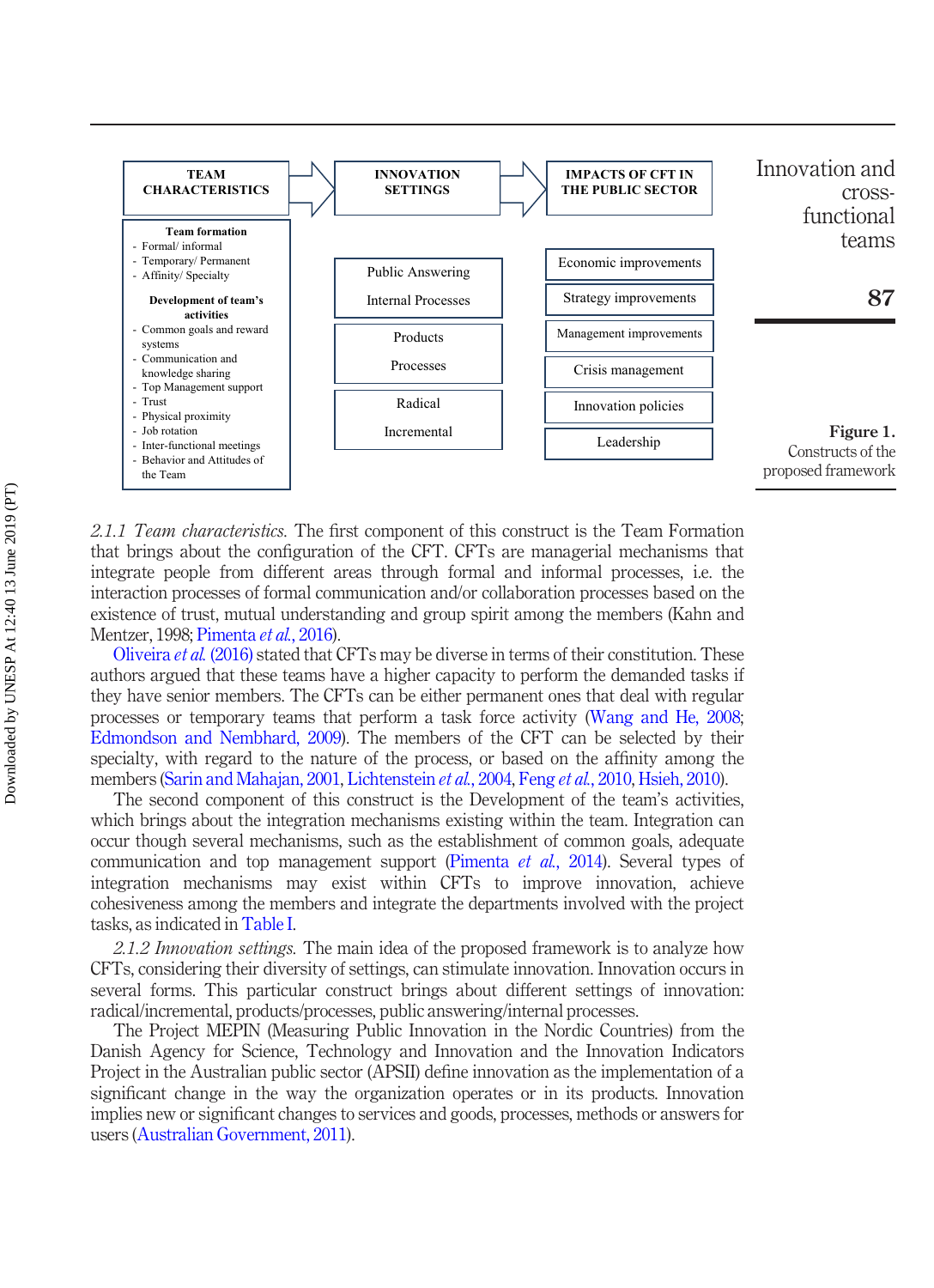| <b>TPM</b><br>24,1/2    | Integration<br>mechanism                      | Description                                                                                                                                                                                                               | Authors                                               |
|-------------------------|-----------------------------------------------|---------------------------------------------------------------------------------------------------------------------------------------------------------------------------------------------------------------------------|-------------------------------------------------------|
|                         | Non-conflicting<br>goals                      | Alignment among the CFT, the departments involved McDonough III (2000), Pinto<br>with the project and the organizational as a whole, in<br>terms of objectives                                                            | et al. (1993), Pimenta et al.<br>(2014)               |
| 88                      | Top management<br>support                     | Recognition and support from senior managers to<br>avoid conflicts and facilitate the flow of the processes<br>conducted by the CFT                                                                                       | McDonough III (2000), Holland<br><i>et al.</i> (2000) |
|                         | Trust                                         | Mutual confidence among members of the team that<br>helps to deal with personal differences                                                                                                                               | McDonough III (2000)                                  |
|                         | Reward systems<br>based on team<br>indicators | Personal yield indicators based or linked to collective Hauptman and Hirji, 1999;<br>goals                                                                                                                                | Proehl (1997)                                         |
|                         | Physical proximity                            | The infrastructure of the buildings facilitates the<br>contact between areas                                                                                                                                              | Pinto et al. (1993)                                   |
|                         | Job rotation                                  | Changing team members to another function, either<br>temporarily or permanently                                                                                                                                           | Jugend and Silva (2012)                               |
|                         | Inter-functional<br>meetings                  | Meetings that involve people from different functions. Jugend and Silva (2012)<br>It helps to accelerate processes and to accomplish<br>activities according to the scheduled timeframe                                   |                                                       |
|                         | Adequate<br>communication                     | Management facilitates communication between<br>functional teams through technologies. In addition,<br>there is frequent interpersonal communication<br>irrespective of the formal requirement                            | Pimenta et al. (2016)                                 |
| Table I.<br>Integration | Behavior and<br>attitudes of<br>the team      | Relate to the informal characteristics of the<br>relationships between people that contribute to the<br>integration of internal areas, <i>i.e.</i> the initiative to help<br>each other to reach the organization's goals | Oliveira et al. (2016)                                |
| mechanisms in CFTs      |                                               | <b>Source:</b> Prepared by the authors from the theoretical review                                                                                                                                                        |                                                       |

<span id="page-5-0"></span>To eliminate policies and implement Schumpeter's "creative destruction", the public sector should act upon previously tested knowledge and scientific methods and not imitate other public practices or import models from the private sector ([Potts and Kastelle, 2010\)](#page-21-6). In the Public Sector Innovation Project (PUBLIN), a number of ways in which innovation can occur, either in public answering or internal processes, were identified ([Røste, 2004](#page-21-8)).

Innovation in the public sector does not always result in new public services but may be linked to institutional renewal, new forms of governance, process innovation, digitalizing or organizational improvements (for example, changes in management techniques, the introduction of performance management or strategic planning), which are not always labeled as "innovations" ([Cunningham and Karakasidou, 2009\)](#page-19-1).

With regard to products and processes, innovations are considered incremental or radical [\(Christensen and Raynor, 2002\)](#page-18-9). Radical innovations are associated with organizations that have an experimental culture, business climate, decentralized structure, flexible work procedures, informal structures, heterogeneous human resources and strong technical skills. Incremental innovation depends on more traditional structures [\(Tushman and Smith, 2002](#page-21-4)).

Based on the definitions thus submitted ([Tushman and Smith, 2002](#page-21-4); [OECD, 2005\)](#page-20-4), the authors of this study define innovation as any change in the organization noticeable to individuals, such as communication, services or procedures, implemented radically or incrementally, resulting in improvements and advantages for the institution.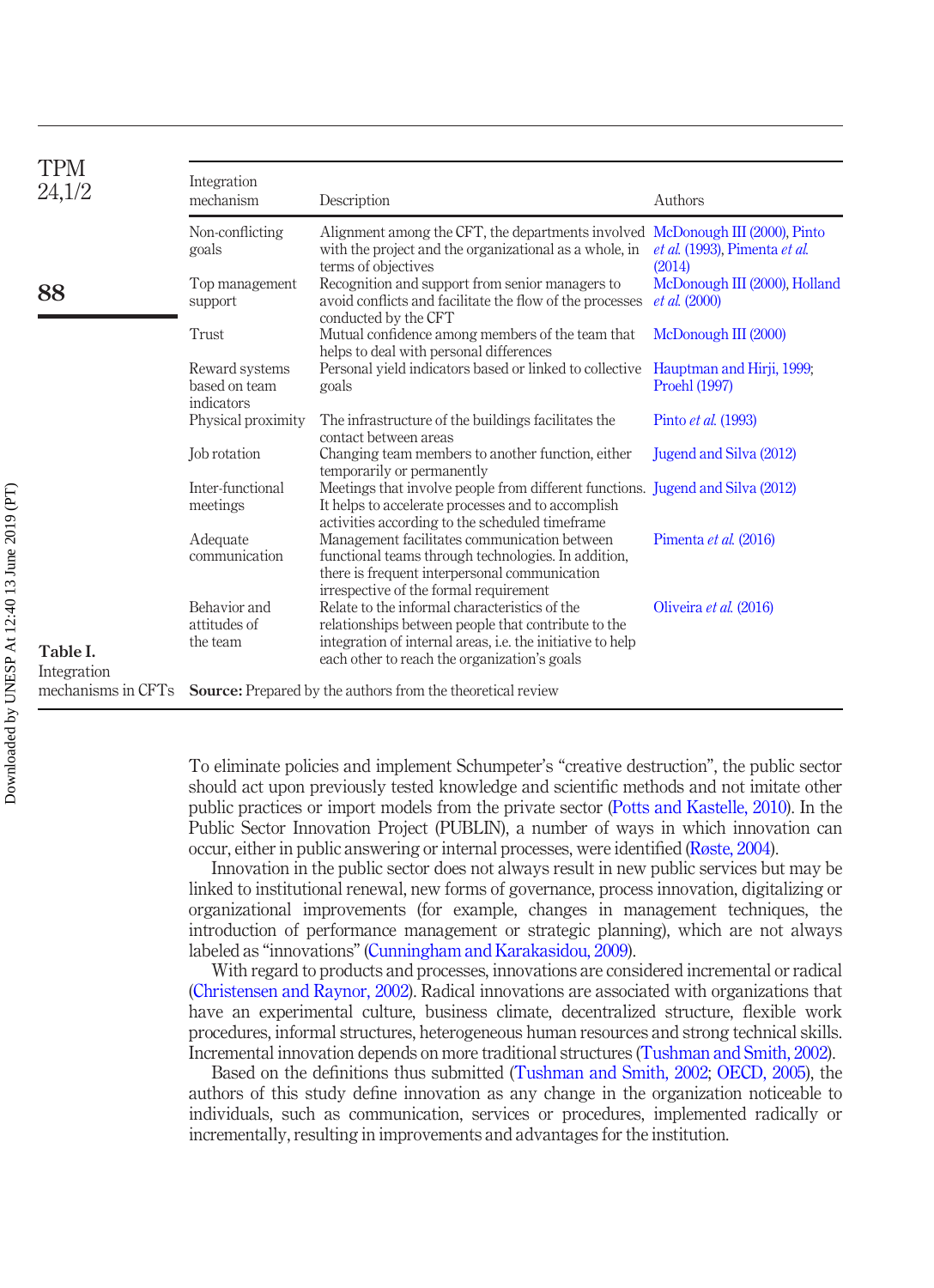#### 2.1.3 Impacts of cross-functional teams in the public sector. Several authors identified in Innovation and [Table II](#page-6-0) mentioned the influence of CFTs in the performance of public organizations in terms of their capacity to innovate. [Table II](#page-6-0) presents these impacts and the respective areas of improvement.

#### 3. Research method

A case study was conducted in the STO ([STO, 2014](#page-21-18)) of Minas Gerais, Brazil, which is a public administration organization that formulates economic, financial, fiscal and tax policies and consistently seeks modernization. In spite of being a single case-study, employees from 16 different cities were investigated, i.e. 16 different regional units of the STO. This organization allowed the main issues related to the theme of this paper to be addressed because it is involved in actions that aim to promote incremental and radical innovation, both in products and processes. In addition, exploratory checks with the managers verified that these processes of innovation are managed with various CFT. Thus, we can confirm that the case studied allows the analysis of the key elements of this paper.

#### 3.1 Data: collection sources and analysis types

The data collection occurred from in-depth interviews, document analysis and personal visits to the departments. To select people who were effectively involved with the proposed theme, two procedures were adopted:

- (1) Initial interviews with senior managers were conducted to identify CFT that dealt with innovation processes; and
- (2) After identifying the CFTs, an effort was conducted to select the members who have had contact with the innovation processes within these teams.

<span id="page-6-0"></span>

| Area                   | Impact                                                                                                                                                                                                                                                | Authors                                                              |                                                                           |
|------------------------|-------------------------------------------------------------------------------------------------------------------------------------------------------------------------------------------------------------------------------------------------------|----------------------------------------------------------------------|---------------------------------------------------------------------------|
| Economy                | Improvement in the responsiveness of Governments to<br>social needs in the face of market dynamics                                                                                                                                                    | Barrows and Mcinerney (2002)                                         |                                                                           |
| Strategy               | Facilitate faster responses, coordination and availability of Wong et al. (2009)<br>data                                                                                                                                                              |                                                                      |                                                                           |
| Management             | Increase departmental effectiveness<br>Help in organizational learning, innovation and building a<br>shared culture<br>Increase in job satisfaction of public employees and as a<br>result facilitate an effective and efficient management<br>system | <b>Barrows and Mcinerney</b><br>$(2002)$ , Too $(2012)$              |                                                                           |
| Crisis<br>management   | Facilitate an effective and efficient management system<br>Increase the efficiency and effectiveness of a process<br>Mobilization of resources from different departments<br>within the seat of the municipality                                      | Wilkinson (2015)                                                     |                                                                           |
| Innovation<br>policies | Financial investment initiatives of Government and<br>establishment of development systems to boost innovation<br>in the country, region or industrial segment                                                                                        | <b>Barrows and Mcinerney</b><br>$(2002)$ , Zheng and Zheng<br>(2013) |                                                                           |
| Leadership             | Ineffective leadership in cross-functional teams inhibits<br>collaboration, causing the members not to recognize the<br>importance of achieving results                                                                                               | Henderson et al. (2013)                                              | Table II.<br>Main relationships<br>between cross-<br>functional teams and |
|                        | <b>Source:</b> Prepared by the authors from the theoretical review                                                                                                                                                                                    |                                                                      | public service                                                            |

crossfunctional teams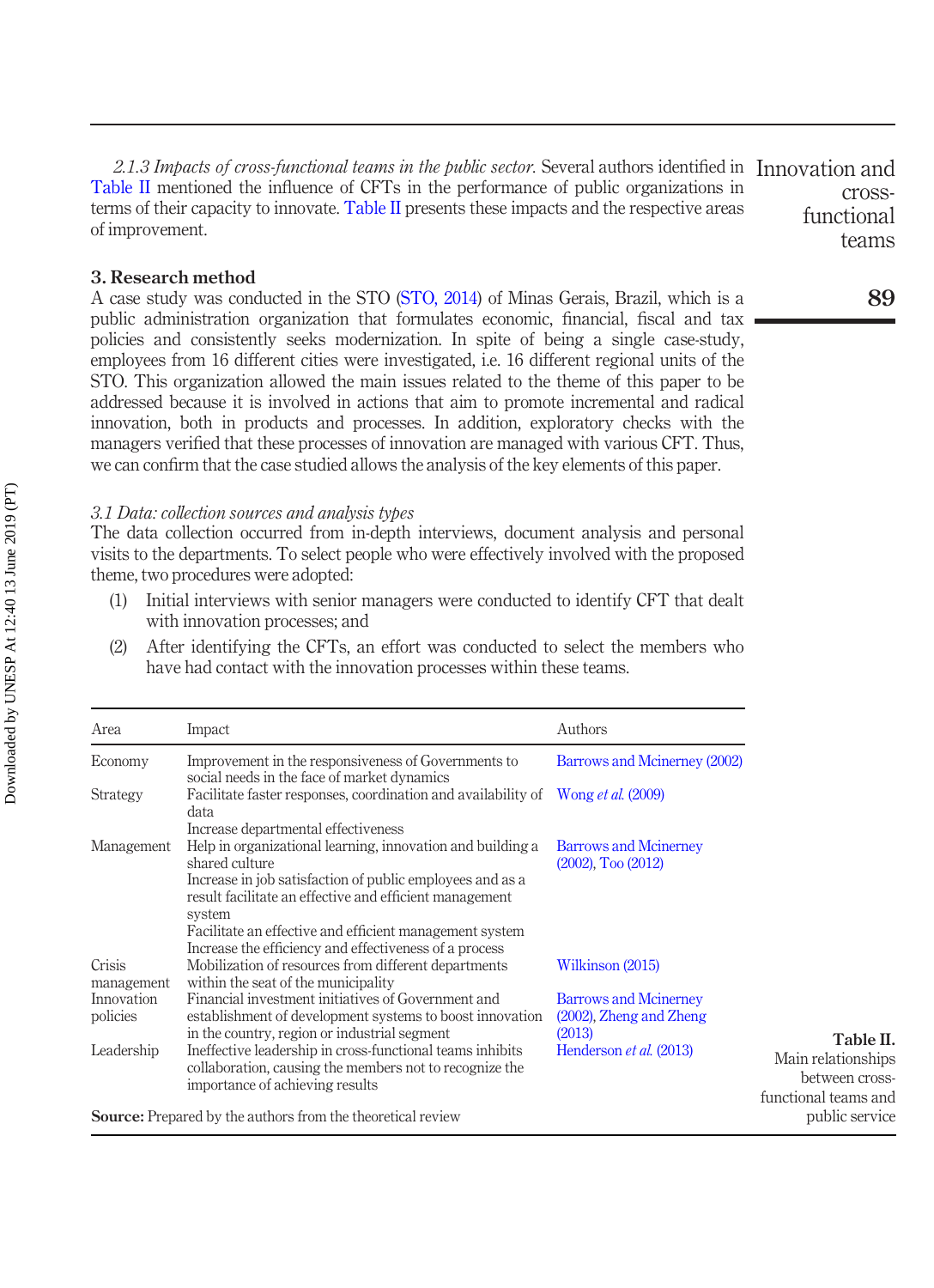| <b>TPM</b><br>24,1/2 |                                        | After these initial procedures, 60 members from 11 CFTs were selected and invited by email.<br>In all, 25 of them agreed to participate in the interviews. All of them participated in CFT<br>during the field research period.<br>Table III shows the respondents and the characteristics of their jobs, the length of their<br>public service and their work unit. The "Acronym" field corresponds to the identification of<br>the respondents. |                                                         |  |  |  |  |  |
|----------------------|----------------------------------------|---------------------------------------------------------------------------------------------------------------------------------------------------------------------------------------------------------------------------------------------------------------------------------------------------------------------------------------------------------------------------------------------------------------------------------------------------|---------------------------------------------------------|--|--|--|--|--|
| 90                   | (1)                                    | The study approached 11 teams with the following objectives:<br>building a tool for data analysis;                                                                                                                                                                                                                                                                                                                                                |                                                         |  |  |  |  |  |
|                      | (2)                                    | building a road map for the application of digital auditing;                                                                                                                                                                                                                                                                                                                                                                                      |                                                         |  |  |  |  |  |
|                      | (3)                                    | building a tax audit system;                                                                                                                                                                                                                                                                                                                                                                                                                      |                                                         |  |  |  |  |  |
|                      | (4)                                    | building <i>software</i> for registration management;                                                                                                                                                                                                                                                                                                                                                                                             |                                                         |  |  |  |  |  |
|                      | (5)                                    | creating routines and assessing the management of the units;                                                                                                                                                                                                                                                                                                                                                                                      |                                                         |  |  |  |  |  |
|                      | (6)                                    | creating routines for fiscal search and seizure;                                                                                                                                                                                                                                                                                                                                                                                                  |                                                         |  |  |  |  |  |
|                      | (7)                                    | forming and deploying a "tax education" project at the regional teaching<br>superintendence;                                                                                                                                                                                                                                                                                                                                                      |                                                         |  |  |  |  |  |
|                      | (8)                                    | deploying electronic processes;                                                                                                                                                                                                                                                                                                                                                                                                                   |                                                         |  |  |  |  |  |
|                      | (9)                                    | improving the organizational climate;                                                                                                                                                                                                                                                                                                                                                                                                             |                                                         |  |  |  |  |  |
|                      | (10)                                   | tax collection procedures; and                                                                                                                                                                                                                                                                                                                                                                                                                    |                                                         |  |  |  |  |  |
|                      | Acronym                                | Position                                                                                                                                                                                                                                                                                                                                                                                                                                          | Work unit                                               |  |  |  |  |  |
|                      | RESP <sub>1</sub>                      | Tax Auditor                                                                                                                                                                                                                                                                                                                                                                                                                                       | <b>Transit Tax Precinct</b>                             |  |  |  |  |  |
|                      | RESP <sub>2</sub><br>RESP <sub>3</sub> | Tax Auditor<br><b>Treasury Office Manager</b>                                                                                                                                                                                                                                                                                                                                                                                                     | Supervision Superintendence<br>Regional Superintendence |  |  |  |  |  |
|                      | RESP 4                                 | Tax Auditor                                                                                                                                                                                                                                                                                                                                                                                                                                       | <b>Fiscal Precinct</b>                                  |  |  |  |  |  |
|                      | RESP <sub>5</sub>                      | <b>Tax Auditor</b>                                                                                                                                                                                                                                                                                                                                                                                                                                | Criminal Tracking Core                                  |  |  |  |  |  |
|                      | RESP <sub>6</sub>                      | <b>Tax Auditor</b>                                                                                                                                                                                                                                                                                                                                                                                                                                | <b>Fiscal Precinct</b>                                  |  |  |  |  |  |
|                      | RESP <sub>7</sub><br><b>RESP8</b>      | <b>Tax Auditor</b><br><b>Tax Auditor</b>                                                                                                                                                                                                                                                                                                                                                                                                          | <b>Transit Tax Precinct</b><br><b>Fiscal Precinct</b>   |  |  |  |  |  |
|                      | DECD 0                                 | $T_{\text{max}}$ A $\alpha$ and $\alpha$ and $\alpha$<br>$C_{\rm{min}}$ inal Timalina $C_{\rm{max}}$                                                                                                                                                                                                                                                                                                                                              |                                                         |  |  |  |  |  |

Table III. Characteristics of the RESP 9 Tax Auditor Tax Auditor Criminal Tracking Core<br>
RESP 10 Tax Auditor Tax Criminal Tracking Core RESP 10 Tax Auditor Tax Auditor Fiscal Precinct RESP 11 Tax Auditor Fiscal Precinct RESP 11 RESP 11 Tax Auditor<br>RESP 12 Treasury Department Manager Treasury Administration RESP 12 Treasury Department Manager Treasury Administration<br>RESP 13 Treasury Department Manager Treasury Administration Treasury Department Manager RESP 14 Tax Auditor Tax Auditor Supervision Superintendence RESP 15 Treasury Department Manager Regional Superintendence<br>RESP 16 Treasury Department Manager Treasury Administration RESP 16 Treasury Department Manager Treasury Administration<br>RESP 17 Tax Auditor Tax Auditor Regional Superintendence RESP 17 Tax Auditor Tax Auditor RESP 18 Tax Auditor RESP 18 Tax Auditor RESP 18 Tax Auditor RESP 18 Tax Auditor RESP 18 Tax Auditor (RESP 19 Treasury Department Manager (RESP 19 Treasury Administration RESP 19 Treasury Department Manager<br>RESP 20 Tax Auditor RESP 20 Tax Auditor Treasury Department Manager Fiscal Precinct RESP 21 Treasury Department Manager Supervision Su RESP 21 Treasury Department Manager Supervision Superintendence<br>RESP 22 Tax Auditor Transit Tax Precinct RESP 22 Tax Auditor Tax Cases Tax Auditor Transit Tax Precinct RESP 23 Tax Auditor Tax Auditor Tax Precinct Tax Precinct Tax Precinct Tax Precinct Tax Precinct Tax Auditor Tax Auditor Tax Auditor Tax Auditor Tax Auditor Ta RESP 23 Tax Auditor Tax Auditor Supervision of Collection<br>RESP 24 Treasury Department Manager Supervision of Taxation RESP 24 Treasury Department Manager Supervision of Taxation<br>RESP 25 Treasury Department Manager Treasury Administration Treasury Department Manager

<span id="page-7-0"></span>respondents

Source: Elaborated by the authors

Downloaded by UNESP At 12:40 13 June 2019 (PT) Downloaded by UNESP At 12:40 13 June 2019 (PT)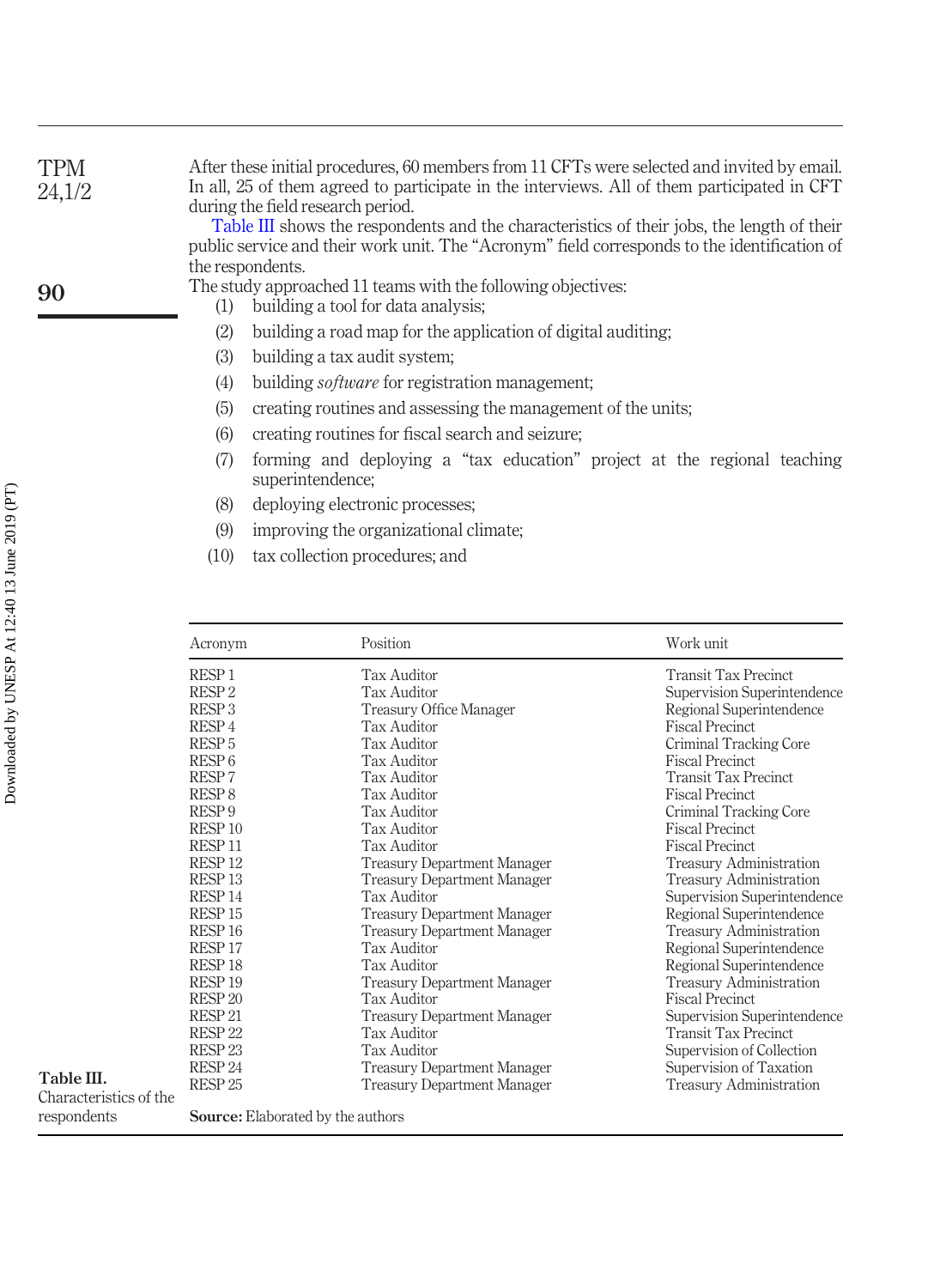(11) resolution of problems regarding the interpretation and application of the legal Innovation and standards in accounting audit jobs. cross-

The interviews were audio-recorded with the proper authorization of the respondents and had an average duration of 55 minutes each, totaling 15 h.

We used a questionnaire with open-ended questions from the literature on innovationrelated and CFT. It is important to highlight that the questionnaire was developed with the objective to characterize the constructs that informed the research framework shown in [Figure 1](#page-4-0) (team characteristics, innovation settings, impacts of CFT). The questions, their respective categories and the support from the literature are presented in [Table IV.](#page-9-0)

#### 3.2 Content analysis and research quality

To identify the registration units about how the CFTs operate and their relationship with different types of innovation, the interviews were transcribed and subjected to the content analysis technique. These registration units were categorized according to the three constructs defined in [Table IV:](#page-9-0) Team characteristics, Development of the activities of the CFT and Innovation. Based on the guidelines of [Bauer and Gaskell \(2002\),](#page-18-10) the following steps were adopted:

- pre-analysis of transcripts: quick read, prior identification;
- in-depth analysis;
- description of the units of registration: the particular meaning of each element is displayed in frames; and
- categorization: registration units are grouped into categories defined in the literature or observed in the context of the object of study.

The following five procedures were adopted to improve research quality:

- Pretest: The questionnaire was previously submitted to four specialists (two academics and two practitioners) to evaluate its capacity to collect the necessary data.
- Number of coders: The coding process was performed by two researchers to obtain a consensus in the data analysis.
- Confirmation of results with respondents: After coding and categorization, the elements were sent to the interviewees to confirm their meaning.
- Content saturation checking: New interviews were conducted until new codes stopped emerging from the data analysis or become redundant.
- Confirmation of the categories' reliability: Categories and codes were sent to two specialists for evaluations of the set of information obtained from the analysis.
- Audio recording: The interviews were audio-recorded for later transcription to ensure the accuracy of the information obtained in the interviews.

#### 4. Results

For a greater understanding of the CFTs of the STO, it is important to outline the profile of the employees. It is not necessary to have graduated from a specific course to assume the position of Tax Auditor, Treasury Manager or Treasury Technician; rather, any graduation in higher education is sufficient. In this way, there are civil servants trained 91

functional teams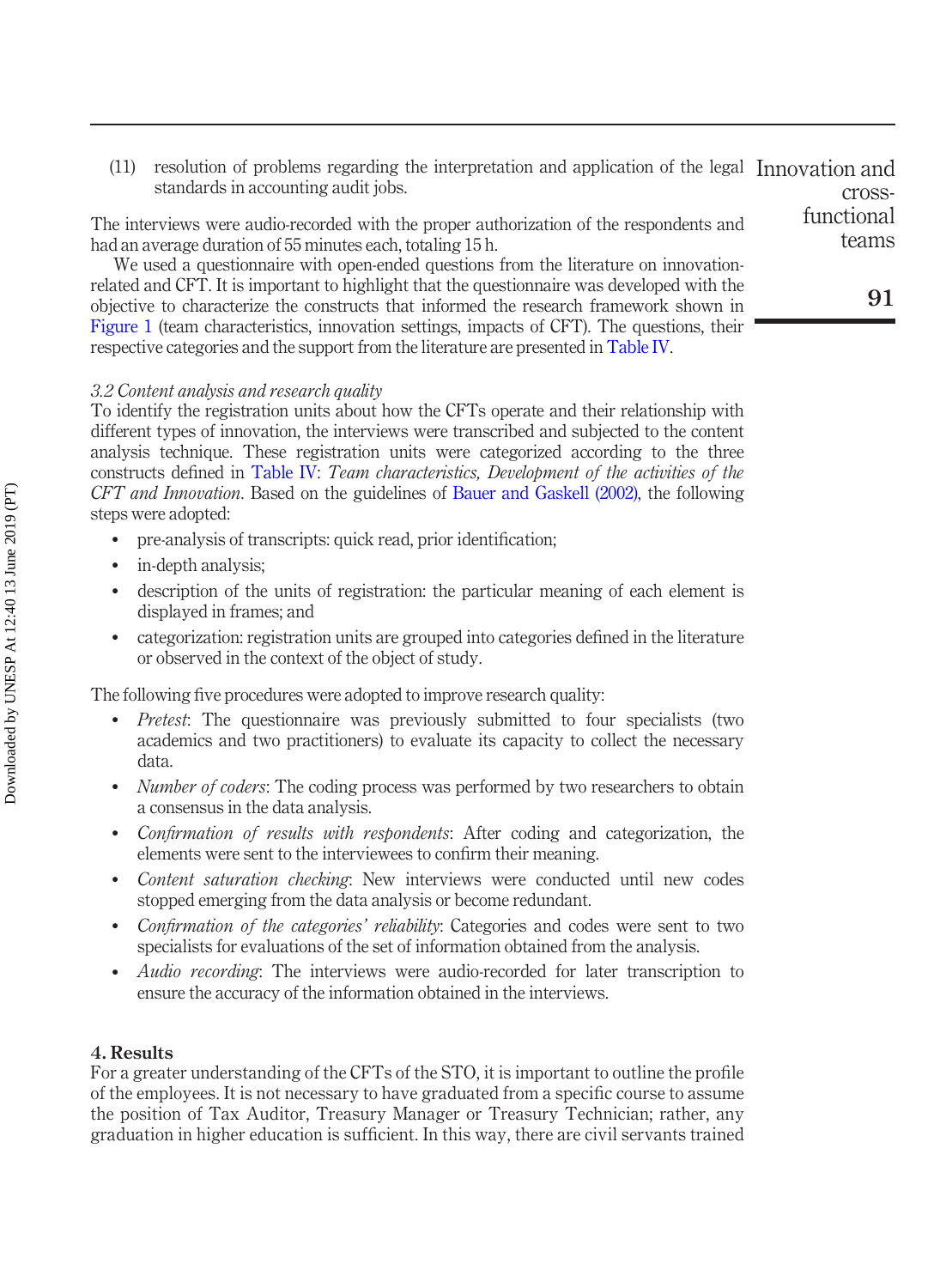<span id="page-9-0"></span>

| <b>TPM</b><br>24,1/2                                                    | Vision                                         | Research issues                                                                                                                                                                                                                                                                                     | Author                                                                                                                                                                                                                                                                  |
|-------------------------------------------------------------------------|------------------------------------------------|-----------------------------------------------------------------------------------------------------------------------------------------------------------------------------------------------------------------------------------------------------------------------------------------------------|-------------------------------------------------------------------------------------------------------------------------------------------------------------------------------------------------------------------------------------------------------------------------|
|                                                                         | Team<br>characteristics                        | Why was the cross-functional team<br>necessary?                                                                                                                                                                                                                                                     | Athanasaw (2003), Denison et al.<br>(1996), Feng et al. (2010), Gopal et al.                                                                                                                                                                                            |
| 92                                                                      |                                                | Was the team formed by directors (formal<br>or informal)?                                                                                                                                                                                                                                           | (2004), Pimenta et al. (2014)<br>Denison et al. (1996)                                                                                                                                                                                                                  |
|                                                                         |                                                | Is the team permanent or temporary?                                                                                                                                                                                                                                                                 | Edmondson and Nembhard (2009),<br>Wang and He (2008)                                                                                                                                                                                                                    |
|                                                                         |                                                | Are there temporary members on the team?<br>What is the function of each member?<br>What is reason for the selection of these<br>functions to achieve the purpose of the<br>team?<br>What is the selection process of the<br>members of the team?<br>What motivates the member to join the<br>team? | Feng et al. (2010), Hsieh (2010),<br>Lichtenstein et al. (2004), Sarin and<br>Mahajan (2001)                                                                                                                                                                            |
|                                                                         |                                                | Is there a manager to control the activities<br>of the team?                                                                                                                                                                                                                                        | Daspit et al. (2013), Donnellon (1993),<br>Edmondson and Nembhard (2009),                                                                                                                                                                                               |
|                                                                         |                                                | Is the management formal, informal or<br>neutral?                                                                                                                                                                                                                                                   | Proehl (1997), Wang and He (2008),<br><b>Webber (2002)</b>                                                                                                                                                                                                              |
|                                                                         | Development of<br>the activities of<br>the CFT | Are the goals shared by all the members of<br>the team or are they individual?                                                                                                                                                                                                                      | Athanasaw (2003), Brettel et al.<br>$(2011)$ , Daspit <i>et al.</i> $(2013)$ , Donnellon<br>(1993), Katzenbach and Smith (1993),<br>Pinto et al. (1993), Proehl (1997)                                                                                                  |
|                                                                         |                                                | How is communication between the<br>members?<br>How are the clashes and obstructions                                                                                                                                                                                                                | Athanasaw (2003), Edmondson and<br>Nembhard (2009), Kotlarsky et al.<br>$(2012)$ , Majchrzak <i>et al.</i> $(2012)$                                                                                                                                                     |
|                                                                         |                                                | solved between divergent ideas?<br>Does the collaboration among the members<br>occur naturally or is it stimulated?<br>Is there competition between the members<br>of the teams?<br>Is there sharing of knowledge? How does it<br>occur?                                                            | Donnellon (1993), Pinto <i>et al.</i> (1993),<br>Edmondson and Nembhard (2009),<br>Ghobadi and D'ambra (2012),<br>Lichtenstein et al. (2004)<br>Ghobadi and D'ambra (2012),<br>Majchrzak et al. (2012)                                                                  |
|                                                                         |                                                | Is there top management support?                                                                                                                                                                                                                                                                    | Donnellon (1993), Proehl (1997),<br>Jugend et al. (2015)                                                                                                                                                                                                                |
|                                                                         |                                                | How is the team assessment performed?                                                                                                                                                                                                                                                               | Anthony et al. (2013), Sarin and<br>Mahajan (2001), Wang and He (2008)                                                                                                                                                                                                  |
|                                                                         | Innovation                                     | Did this process emerge as a search for<br>constant and gradual improvement<br>(incremental innovation) or did it occur<br>through the rupture and breaking of<br>paradigms (radical innovation)?<br>Did the implementation allow initial design<br>changes (flexible) or were changes and          | Bessant et al. (1994), Brandão and<br>Bruno-Faria (2013), Christensen and<br>Raynor (2002), Leifer (2000), Oecd<br>$(2005)$ , Potts $(2010)$ , Potts and<br>Kastelle (2010), Sartori (2011),<br>Tushman and Smith (2002)<br>Sartori (2011), Tushman and Smith<br>(2002) |
|                                                                         |                                                | adjustments not permitted (rigid)?<br>Did innovation occur in the public                                                                                                                                                                                                                            | Røste (2004)                                                                                                                                                                                                                                                            |
| Table IV.<br>Research issues to<br>characterize<br>functional teams and |                                                | answering with new features or designs of<br>products and production processes provide<br>services or interact with users or the<br>resolution of tasks?                                                                                                                                            |                                                                                                                                                                                                                                                                         |
| typify the innovation                                                   |                                                |                                                                                                                                                                                                                                                                                                     | ( <i>continued</i> )                                                                                                                                                                                                                                                    |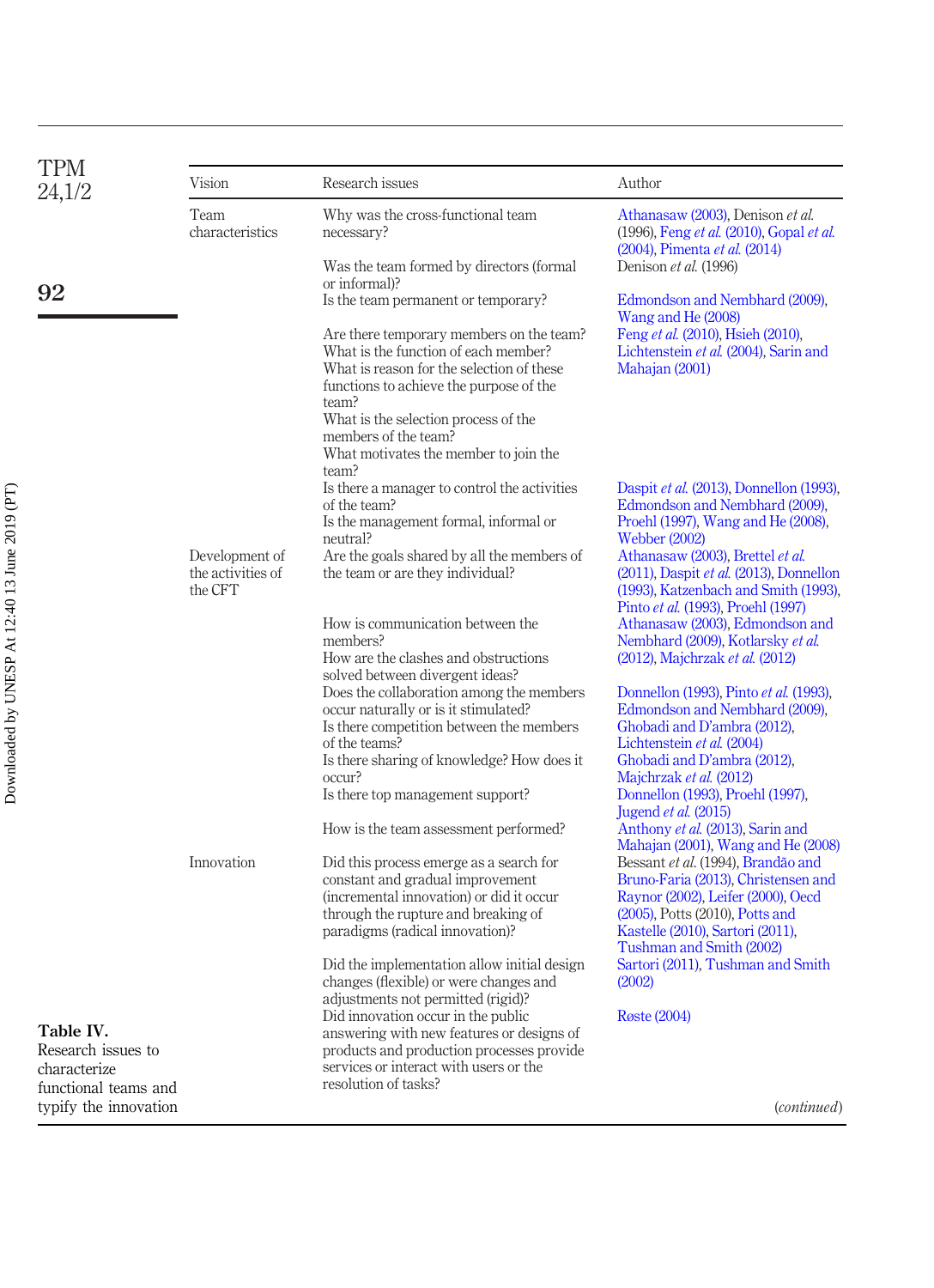| Vision | Research issues                                                                                                                                                                                                                                                       | Author                                                                                                                                | Innovation and<br>cross- |
|--------|-----------------------------------------------------------------------------------------------------------------------------------------------------------------------------------------------------------------------------------------------------------------------|---------------------------------------------------------------------------------------------------------------------------------------|--------------------------|
|        | Did innovation occur at the internal<br>processes level with new or changed ways<br>to organize or administrate activities, ways                                                                                                                                      |                                                                                                                                       | functional<br>teams      |
|        | to interact with other organizations or<br>systems of beliefs, missions and strategies?<br>Do revolutionary advances characterize the<br>implementation of innovation?<br>Alternatively, did it occur gradually<br>through a process of trial, error and<br>learning? | Potts (2009), Potts and Kastelle<br>(2010), Sanger and Levin (1992)                                                                   | 93                       |
|        | Does the responsibility of the innovation                                                                                                                                                                                                                             | <b>Borins</b> (2002)                                                                                                                  |                          |
|        | process come from top-down or bottom-up?<br>Was there a plan for the implementation of<br>innovation or was it conducted intuitively<br>and informally?                                                                                                               | Golden (1990)                                                                                                                         |                          |
|        | What was the degree of education of the<br>manager responsible for innovation?<br>Does the person responsible for innovation<br>take risks? Is he/she aware of the<br>bureaucratic and political obstacles that<br>innovations face?                                  | Damanpour and Schneider (2009),<br>Kearney et al. (2000), Sanger and<br>Levin (1992), Schwella (2014),<br>Vigoda-Gadot et al., (2008) |                          |
|        | Was there any gain with the delivery of the<br>innovation?                                                                                                                                                                                                            | Brito et al. (2009), Crespi and Zuñiga<br>(2012), Dosi (1988), Freeman (1984),<br>Ganotakis and Love (2010)                           |                          |
|        | $\mathbf{n}$ at a t and the state of the state of $\mathbf{n}$                                                                                                                                                                                                        |                                                                                                                                       | $T$ 11 $T$               |

Source: Prepared by the authors based on the indicated literature Table IV.

in various courses like administration, law, accounting, psychology, veterinary medicine and dentistry, among others.

[...] The experience that each one has, that each one carries out just contributes to the process as a whole. Teams are formed by various people, from various areas of work with different academic formations, with different values and cultures, which does not produce uniformity of thought; there is not a single line of thought. There are the guidelines of the institution, but that does not mean that there is an automatic alignment of the way of thinking of the servers. (RESP 18)

Therefore, because of the very nature of the public servant in the organization, the results of the teams are a hodge-podge of various skills, which seems to contribute to both the creation of CFT and to the innovation process. In the following paragraphs, each item of the proposed framework is explained according to the characteristics of the case study.

#### 4.1 Characteristics of the surveyed cross-functional teams

Despite the predominance of formal teams in the study conducted (72.73 per cent), informal teams produced entirely new systems and scripts in the organization. These systems have been fully adopted and implemented throughout the institution. There is even a case of a tax audit system cited by RESP 2. In that case, the new product was implemented by other States, which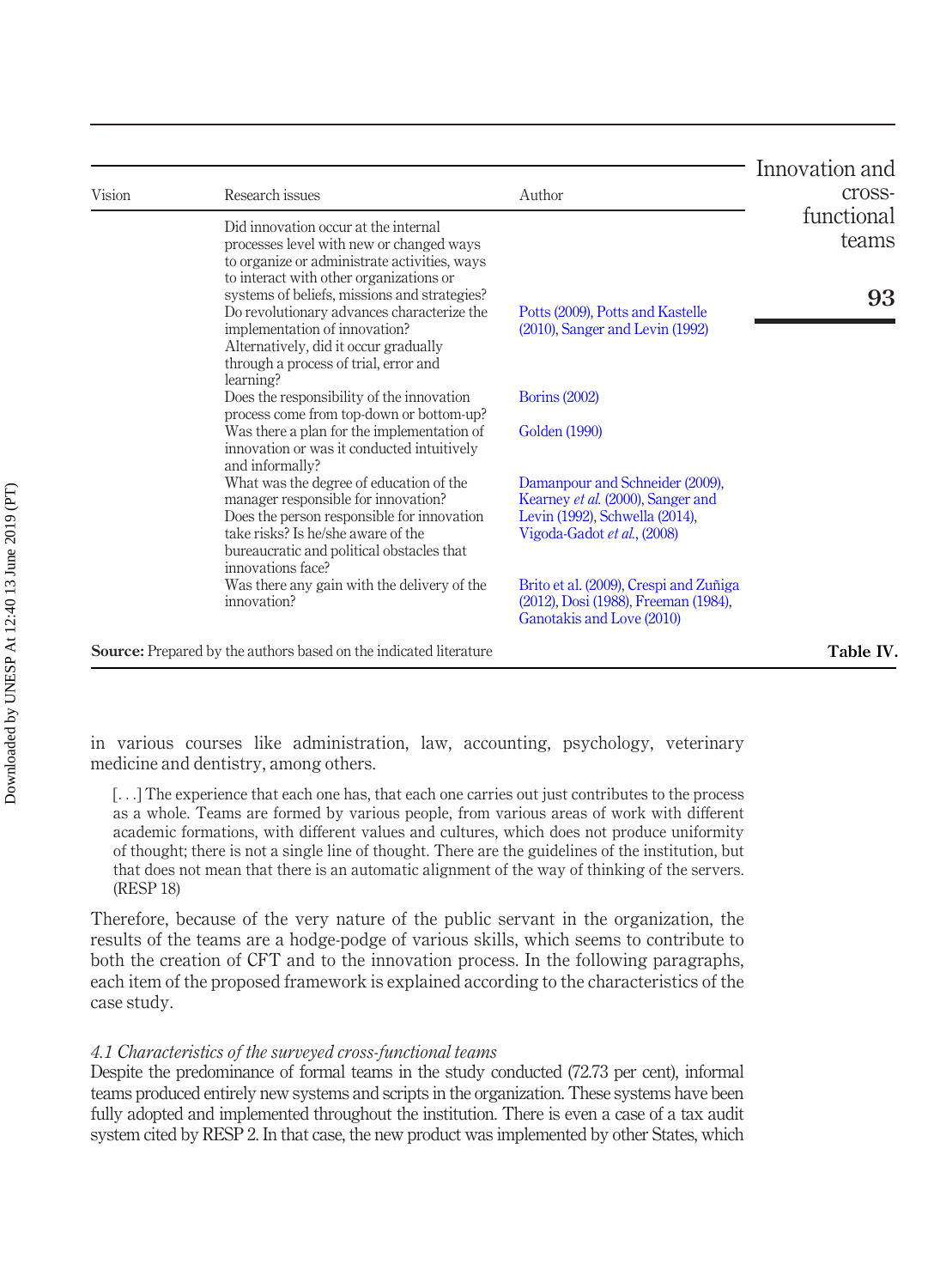broke paradigms, with new systems and processes being installed. We observe, therefore, that informal teams develop around product innovation projects or previously unknown processes. TPM 24,1/2

The temporary CFTs disband as soon as the work they proposed to do is completed, but in some cases, they re-form, in view of the affinity of the members, generating new innovative processes.

[...] Nearly all teams, after their purpose is fulfilled and when there is no more formal obligation to work together, fall apart. However, there is an extremely durable case; they have already worked for almost 10 years together in partnership. (RESP 2)

Among the seven permanent teams (57.14 per cent), six are formal and one is informal, and four of them have temporary members. In the temporary teams, the temporary member index is 80 per cent. When we analyzed by type of team, we realized that the number of temporary members on formal teams (62.50 per cent) approximated that found on the informal teams (67.67 per cent).

[...] The result meant that the work was increasing and I began to feel the need to put someone else on the team (formal and permanent), and then invited X to work, because he is a psychoanalyst and helps with the focus on this activity (temporary). (RESP 13)

The specialty of the person developing the work was the determining factor in the composition of the six teams studied, demonstrating a search for complementary skills. This factor is reinforced when we analyze by the type of team because only 33.34 per cent of them are formed by affinity, and all the others were formed by work specialty.

Personal will was the motivation factor for 9.09 per cent of the members of the teams. On this type of team, the obligation toward work as a motivation factor prevails, unlike the informal teams, where innovating, facilitating the work of the institution and developing new techniques for work motivates 100 per cent of the interviewed employees.

[...] Believe, right? People believe that the work will pay off and they get involved. (RESP 3).

[...] The motivation is to serve, collaboration [...] contributing toward others having their workload reduced should always be more important than building something alone, it could never be personal satisfaction, but rather the satisfaction of others. (RESP 4).

[...] The greatest motivation was the complexity of the matter and the innovation of the work. (RESP 6).

[...] In face of the difficulties of other colleagues, the members of the team and I sat down and said: "we're going to develop this roadmap to help our colleagues" (RESP 11).

Temporary teams produce 56.57 per cent of product innovation. These CFTs have innovated products or products and processes together. We found that only the formal teams exclusively introduced process innovation, as shown in [Figure 2](#page-12-0).

A direct relationship was noted between the type of team (formal/informal) and the responsibility for the innovation process, i.e. in formal CFTs, the responsibility for innovation is from the top down, whereas in informal CFTs, it occurs from the bottom up.

[...] The person who's coordinating has to be in control so there is no conflict, as these are actions under extreme stress, so that conflict is dangerous! (RESP 10) [...]. As much as we have another understanding, the final word of any action in this regard is from the boss! (RESP 17).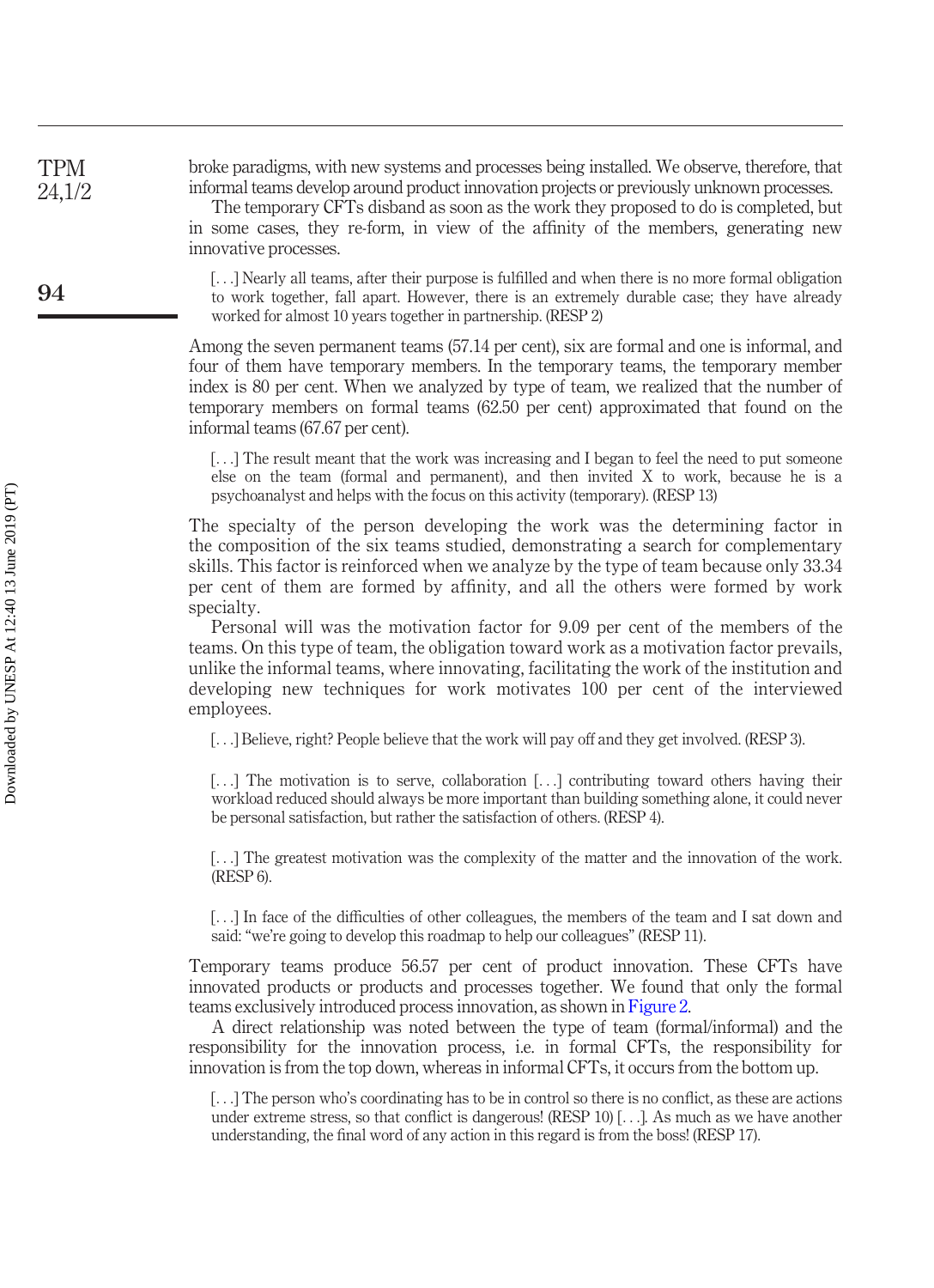

#### <span id="page-12-0"></span>4.2 Innovation settings in the surveyed cross-functional teams

The surveyed CFTs have helped in the development and implementation of innovations in processes (46 per cent), in products (27 per cent) and products and processes merged (27 per cent).

From the point of view of this organization, product and process innovation together is technically something very new, not just an upgrade or improvement of what already existed. On the other hand, process innovation alone comes from improvements. In relation to innovative product analysis, it was found that two computer systems generated by the CFTs analyzed in this study were awarded by the government of Minas Gerais in a contest for innovative public management. This fact certifies that these products did not previously exist in the public administration of that State.

Of the five teams that performed processes of innovation, two of them generated entirely new processes for the institution. The others contributed to the quest for constant and gradual improvement.

Of the six teams that contributed product innovation or processes that were previously unknown by the organization, it was noticed that after the implementation of the product or process, new waves of innovation occurred. However, they stemmed from improvements, that is, incremental innovation. This data show that the innovations produced are mostly flexible (81.82 per cent), i.e. liable to change.

This first version [of the software] broke the paradigm; from then on, we were adding content and tools, and by this, I mean that innovation is a ladder with some jumps (RESP 4).

Innovation can affect organizations at the internal processes level with new ways to organize or manage activities, interact with other organizations, as well as generate new systems of beliefs, missions and strategies [\(Røste, 2004\)](#page-21-8). In this study, we found a balance in the CFTs analyzed, as five innovations caused an impact on internal processes, another five caused an impact on public answering, and one led to an impact on both internal processes and public answering.

#### 4.3 Discussion of the impact of cross-functional teams as a driver for innovation

This topic discusses the relationships between the basic elements of the proposed framework: team characteristics, innovation settings and impacts. Each type of surveyed CFT results in a type of impact (internal processes, public answering or public answering/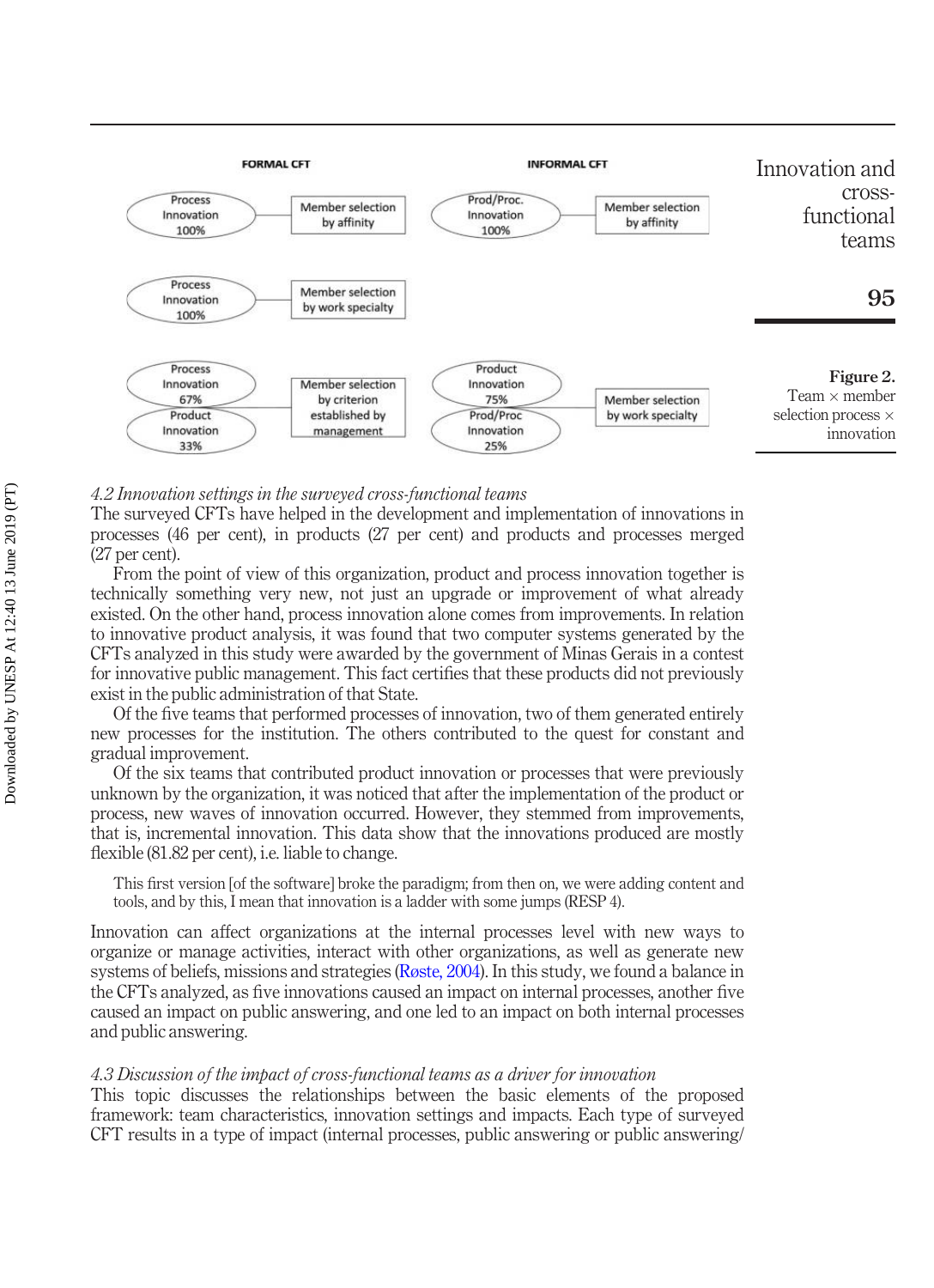internal processes) according to the innovation produced. [Figures 3,](#page-13-0) [4, 5](#page-13-1) and [6](#page-14-0) present causeand-effect diagrams in which they identify the relationships between the characteristics of the CFT, the type of innovation that was generated and the impact for each type of innovation. TPM 24,1/2

> 4.3.1 Permanent formal cross-functional team. This is the only type of CFT that included the three types of member selection (affinity, specialty or by management) in their formation. Those formed by affinity generated only incremental process innovation with an impact on internal processes. Member selection by specialty produced something new in products and processes jointly, which was previously unknown and produced effects on public answering. Finally, the CFTs formed by the management influenced both public answering and internal processes through the innovation of processes that were previously unknown by the organization.

We have a broad variety of types of companies, and each place that we conduct search and seizure, we find a different story. So, we created auditory manuals with standards to continuously improve the procedures (RESP 1).

4.3.2 Permanent informal cross-functional team. These teams worked only with product and process innovation together and produced an impact on both public answering and internal processes. They work basically with formal meetings, but there is an informal atmosphere of trust and mutual understanding among the members. The selection of its members was according to the specialty of each in relation to the work done.





<span id="page-13-0"></span>Figure 3. Permanent formal  $CFT \times$  impacts generated

<span id="page-13-1"></span>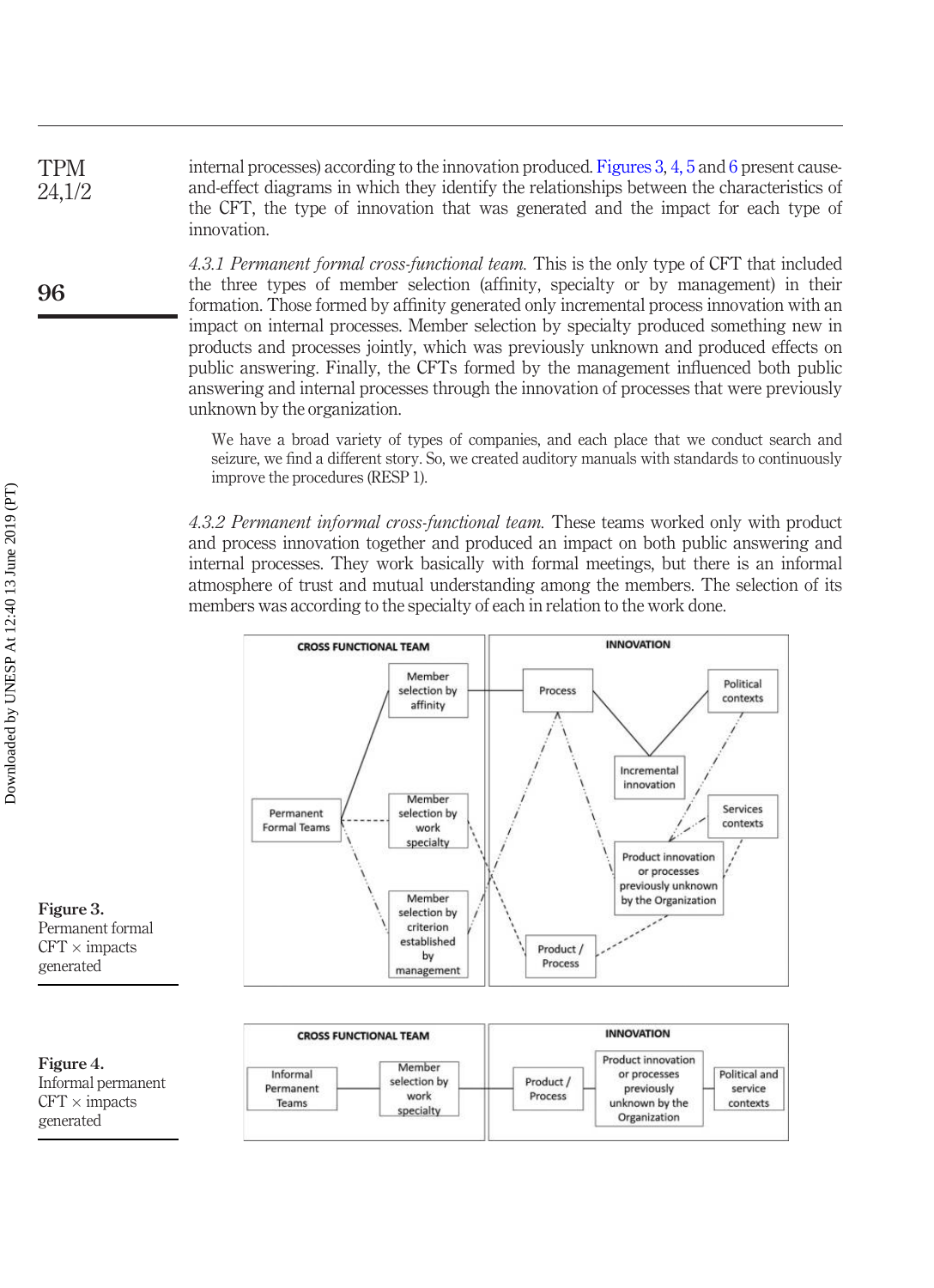

<span id="page-14-1"></span><span id="page-14-0"></span>

crossfunctional teams

97



[...] In the teams assembled by the formality of public service work, the job is executed, but for the longer-lasting jobs, of which I'm most proud, the formation of the group was informal, by the identification of members (RESP 2). [...] These also led to longer-lasting jobs. (RESP 2)

These concepts from the case support P1:

P1. Informal permanent teams show a greater capacity to generate innovations with an impact on the scope of internal processes and public answering jointly (Respondents 1, 2, 4 and 18).

4.3.3 Temporary formal cross-functional teams. The temporary formal CFTs, which were formed based on the specialty of each member, produced two types of innovation. One innovated process incrementally, whereas the other worked with products and processes together, which were unknown previously. When the member selection was done by the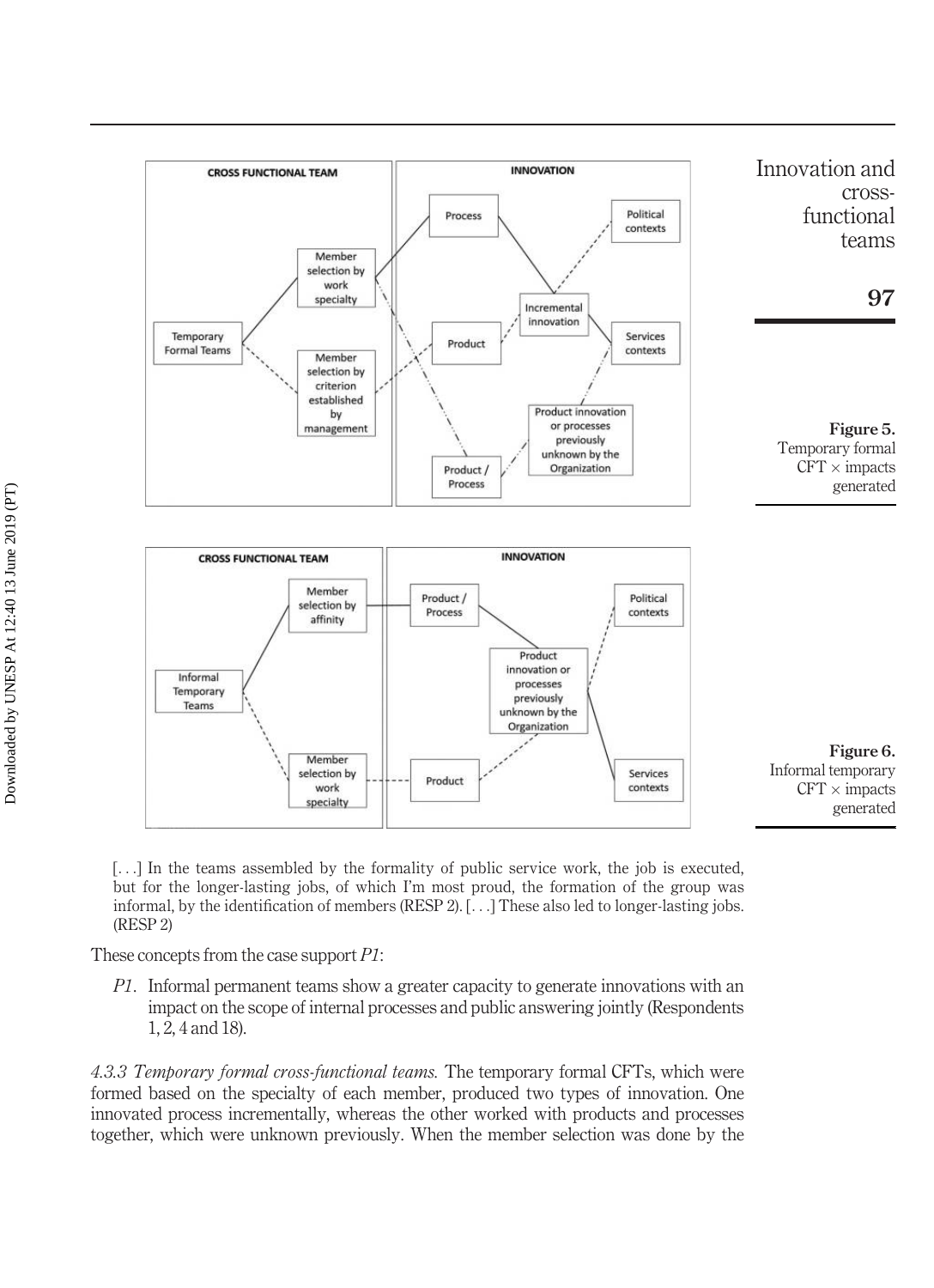| TPM    |            |  | management, the products were incrementally innovated with an impact on internal |  |  |  |
|--------|------------|--|----------------------------------------------------------------------------------|--|--|--|
| 24,1/2 | processes. |  |                                                                                  |  |  |  |

Between 2001 and 2002, the Organization advanced through a modernization of several processes to create a system to reduce bureaucracy. We improved a software in order to simplify the internal work. The system facilitates the performance of the work (Resp12).

#### These concepts from the case support P2:

P2. Formal temporary teams show a greater capacity to generate incremental innovations of products (Respondents 1, 5, 7, 9, 10 and 12).

4.3.4 Temporary informal cross-functional teams. The innovations produced by these teams were simply because the products or processes they created were previously unknown ([Figure 6](#page-14-0)).

When a person with technical knowledge joined the team, we started to have the possibility to create a new tool. The decision was ours; there was no determination from the Organization or from the management. It was an initiative of two colleagues. It was a new product, not an improved one. Such a creation was a paradigm break, and since its implementation, we have been adding content (RESP 4).

These concepts from the case support P3:

P3. Product-only innovations can be reached by formal or informal temporary teams (Respondents 1, 2, 4, 5, 6, 7, 8, 9, 10, 11 and 12).

Moreover, in the studied case, the innovation of processes does not seem to be generated in a specific context in terms of formality/informality and duration. These concepts support  $P4$ :

P4. Process-only innovations can be reached either by formal (permanent or temporary) or informal teams (Respondents 1, 2, 8, 9, 10, 13, 14 and 15).

In the studied case, the teams formed by member affinity innovated products together with processes and had an impact on public answering. The CFT, in which the expertise of the people was the member selection criterion, had a level impact on internal processes through product innovation. This concept from the case supports P5:

P5. Joint product and process innovations occur when the members are organized by affinity or specialty when the teams are not formed by management (Respondents 2, 4, 12 and 14).

#### 5. Conclusions

The present study sought to broaden the discussion about CFTs and innovation in the public administration scenario. An understanding of these aspects can contribute to a more coordinated management of CFTs and, primarily, are a means to encourage innovation in the public sector.

The predominant type of CFTs in the public organization studied is a formal team with a permanent duration and the participation of non-permanent members in the development of the project. When formed based on affinity among members, the teams only generated incremental process innovation with an impact on internal processes, i.e. they changed the way they organize or manage their activities. When the member selection criterion was by specialty, they produced something new in products and processes jointly that was previously unknown and had effects on public answering, which changed the way they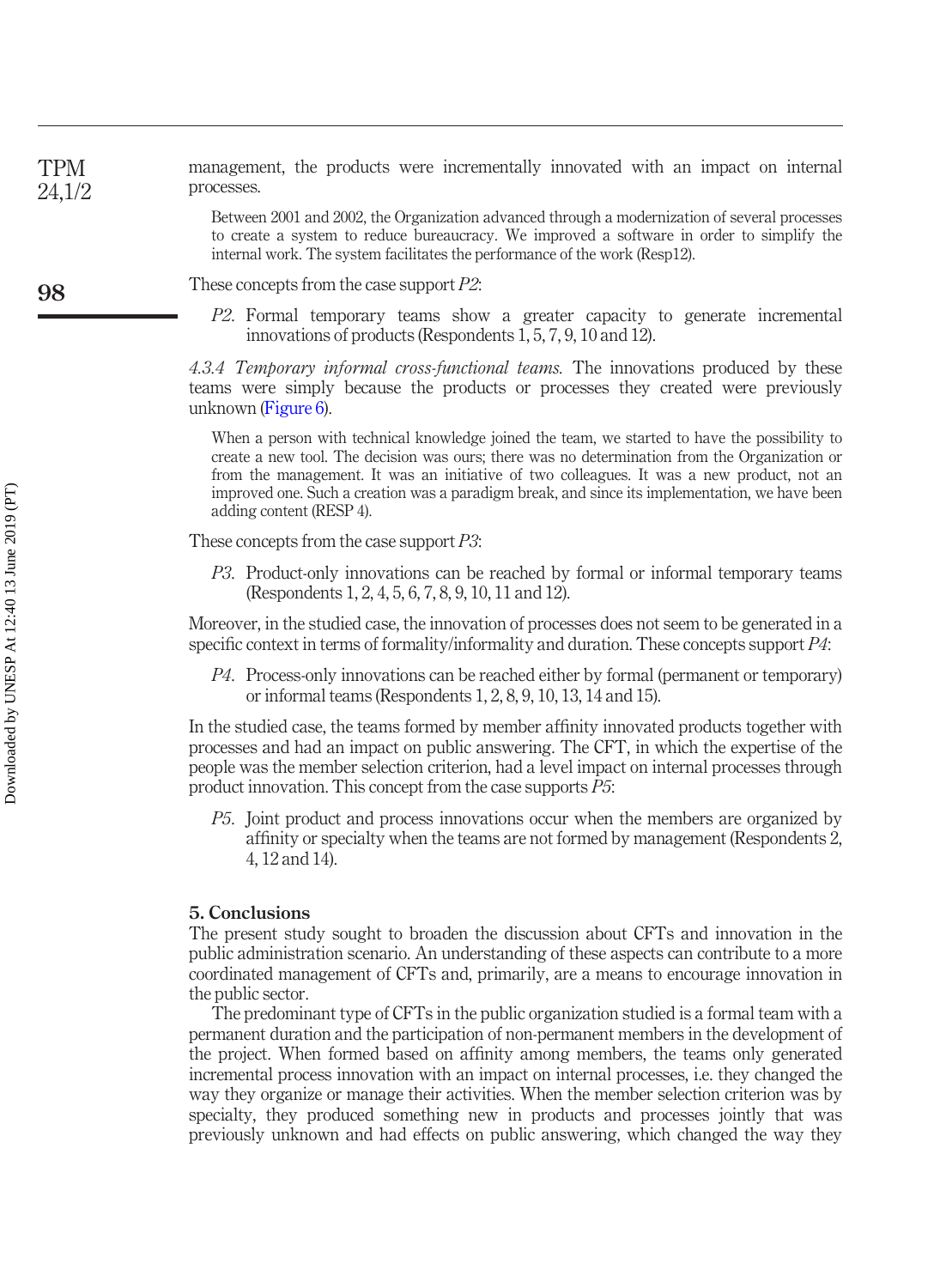interact with customers or accomplish tasks, e.g. the development of software to improve Innovation and answering for people. Finally, when the management carried out the selection of the members, the teams influenced both public answering and internal processes through processes that were previously unknown by the organization.

The literature review phase showed the shortage of research involving the three themes together: public administration, innovation and CFT. In the works cited and taken as references for innovation in the public sector, we noticed a certain reluctance in the Brazilian academic research concerning this topic. With respect to our exploration of the concept of CFT and the impact generated in this context, it can be said that the subject is singular if not unique in the level of studies of public administration in Brazil.

Through the interpretation of the collected data, we see that products such as computer programs and projects with other public and private entities are created and implemented by CFT formed in the public organization. Two computer programs generated by CFTs received awards by the government of Minas Gerais in a contest for innovative public management. In addition, it was also verified that there is a national digital tax audit system in most Brazilian States whose initial project was generated by an informal CFT from the Treasury Office of Minas Gerais.

The analysis of the results of the research also showed that in the CFTs formed in the public institution analyzed, the predominant type is formal with a permanent duration and in which non-permanent members participated in the development of the project. The work specialty is the main criterion in the selection of members. This topic presented relationships with the innovation produced, as further explained below.

As for the motivational aspect, the most considered factor on formal teams is the obligation to work, whereas on informal teams, it is the development of new work techniques. We found a direct relationship between the type of team (formal/informal) and the responsibility for the innovation process, i.e. in formal CFTs, the responsibility for innovation is from the top down, whereas in informal CFTs, it occurs from the bottom up.

#### 5.1 Managerial implications

The theoretical development of this research, which is summarized in [Figure 1](#page-4-0) and [Table I](#page-5-0), indicates some practices that can help managers, not only in the public sector but also in private organizations to improve their managerial activities toward innovation. Moreover, it was possible to outline the effects of innovation in the public sector on internal and external structures. The main points of impact from innovation are the productivity gains, cost reductions and economic results. The improvement in productivity was noted in all the CFTs studied. One of the studied teams created a data analysis tool that resulted in a time reduction for the analysis and verification of taxpayers in debt to the State.

Regarding the efficiency of processes, CFTs were responsible for the computerization of documents, petitions and papers, decreasing the time to answer the taxpayer from 30 to 3 days. Other respondents were responsible for the creation of computer programs that are currently used at the national level. The other gains, cost reductions and economic results, despite being noticeable, are difficult to measure because the entity studied is a non-profit and its costs are predominantly for the maintenance of the structure.

#### 5.2 Theoretical contributions

The categories that emerged from the field research related to CFTs and Innovation were based on the literature used for the definition of the questionnaire. From the application in the field, it was possible to identify practical features for each of these categories and

crossfunctional teams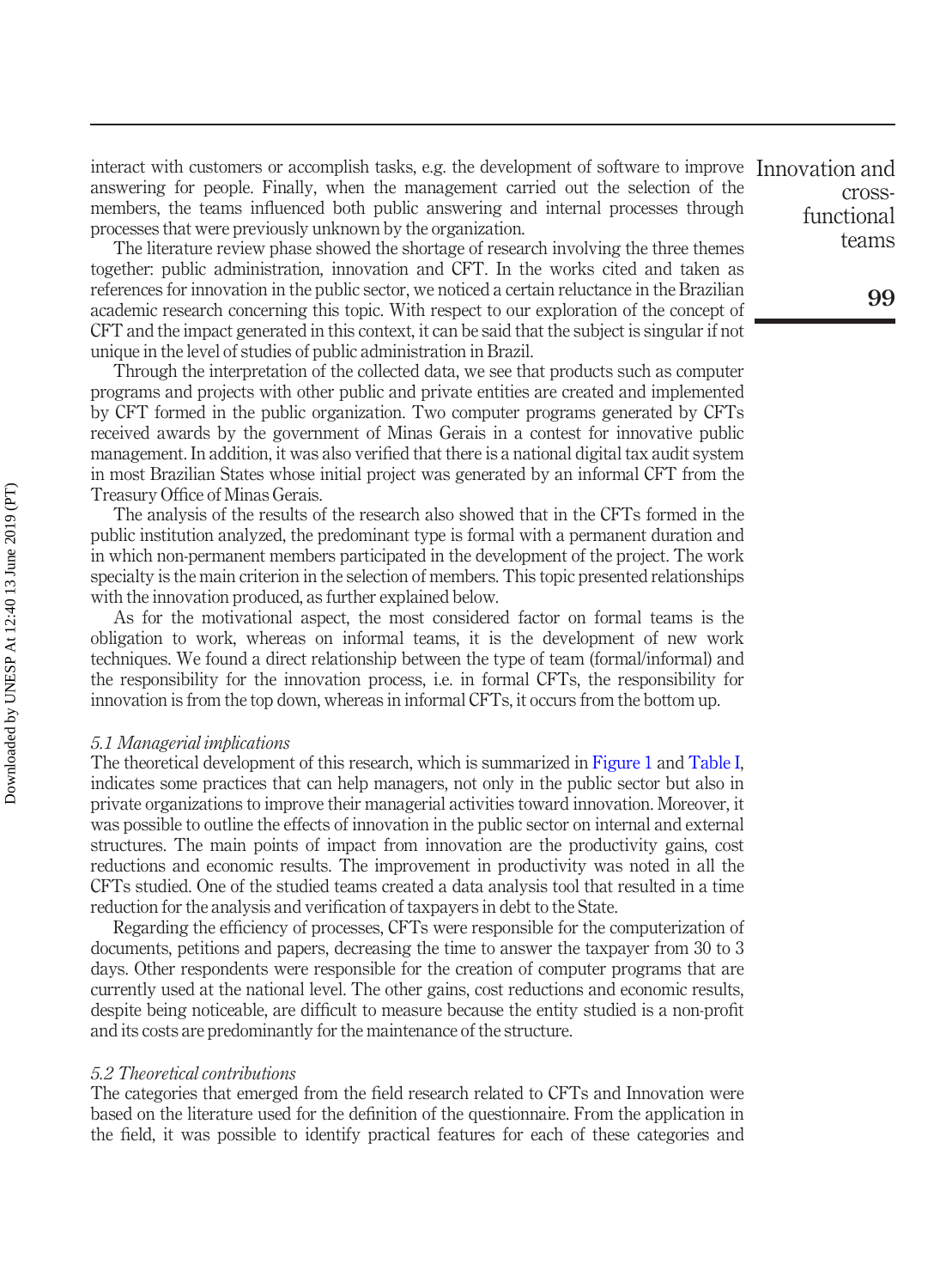relationships between the categories of CFTs and the types of actions and results related to innovation. TPM 24,1/2

These relationships constitute the main contribution of this research. The literature shows that the use of CFTs in the public sector tends to stimulate innovation [\(Barrows and](#page-18-4) [McInerney, 2002](#page-18-4); Wong et al.[, 2009;](#page-22-0) [Zheng and Zheng, 2013](#page-22-1); [Wilkinson, 2015](#page-21-12)). However, these studies do not show how these teams must be configured and managed to generate an impact on innovation. This study contributes to the improvement of this relationship because it:

- confirms the constructs in literature ([Edmondson and Nembhard, 2009;](#page-19-7) [Feng](#page-19-9) et al., [2010](#page-19-9); [Ghobadi and D](#page-19-12)'ambra, 2012; [Anthony](#page-18-7) et al., 2013; [Daspit](#page-19-18) et al., 2013; [Pimenta](#page-20-2) et al.[, 2014\)](#page-20-2) about CFTs and features the perspective of a case studied in the public sector;
- confirms the constructs in the literature ([Røste, 2004](#page-21-8)) on innovation by establishing a relationship between the types of innovations and their effects on the generation of products/services and the ways in which this can occur; and
- examines the perceptions of the respondents regarding the CFT characteristics that can lead to specific types of innovation [\(Potts and Kastelle, 2010](#page-21-6); [Sartori, 2011](#page-21-7)), as well as the types of products or services that can be generated by these processes.

On the relationship between the CFT constructs and innovation present in [Figures 2](#page-12-0), [3, 4](#page-13-0) and [5](#page-14-1), we can highlight the following propositions and the respondents who perceived them:

- P1. Informal permanent teams show a greater capacity to generate innovation with an impact on the scopes of internal processes and public answering jointly (Respondents 1, 2, 4 and 18).
- P2. Formal temporary teams show a greater capacity to generate incremental innovations of products (Respondents 1, 5, 7, 9, 10 and 12).
- P3. Product-only innovations can be reached by formal or informal temporary teams (Respondents 1, 2, 5, 6, 7, 8, 9, 10, 11 and 12).
- P4. Process-only innovations can be reached by formal (permanent or temporary) or informal teams (Respondents 1, 2, 8, 9, 10, 13, 14 and 15).
- P5. Joint product and process innovation occurs when the members are organized by affinity or specialty when the teams are not formed by the management. (Respondents 2, 4, 12 and 14).

These propositions are exploratory and originated from the perceptions of the respondents in the case studied. Future surveys should be carried out to verify their validity in other public organizations in different contexts.

#### 5.3 Limitations and suggestions for future research

The limitations of this research relate to the fact that this is a single case study, and although it is an important case to examine innovation and CFTs, by its very nature, it is not possible to extend and generalize the obtained data to other organizations. We also did not analyze the potential influence of other team characteristics on innovation, such as age, education, sex, number of members, tasks and responsibilities. Future research could analyze the present theme based on a deeper view of these elements of team composition.

The lack of measurement of innovation was another limiting aspect of this research. The inquiry about innovation in the case was grounded in the questionnaire of the Innovation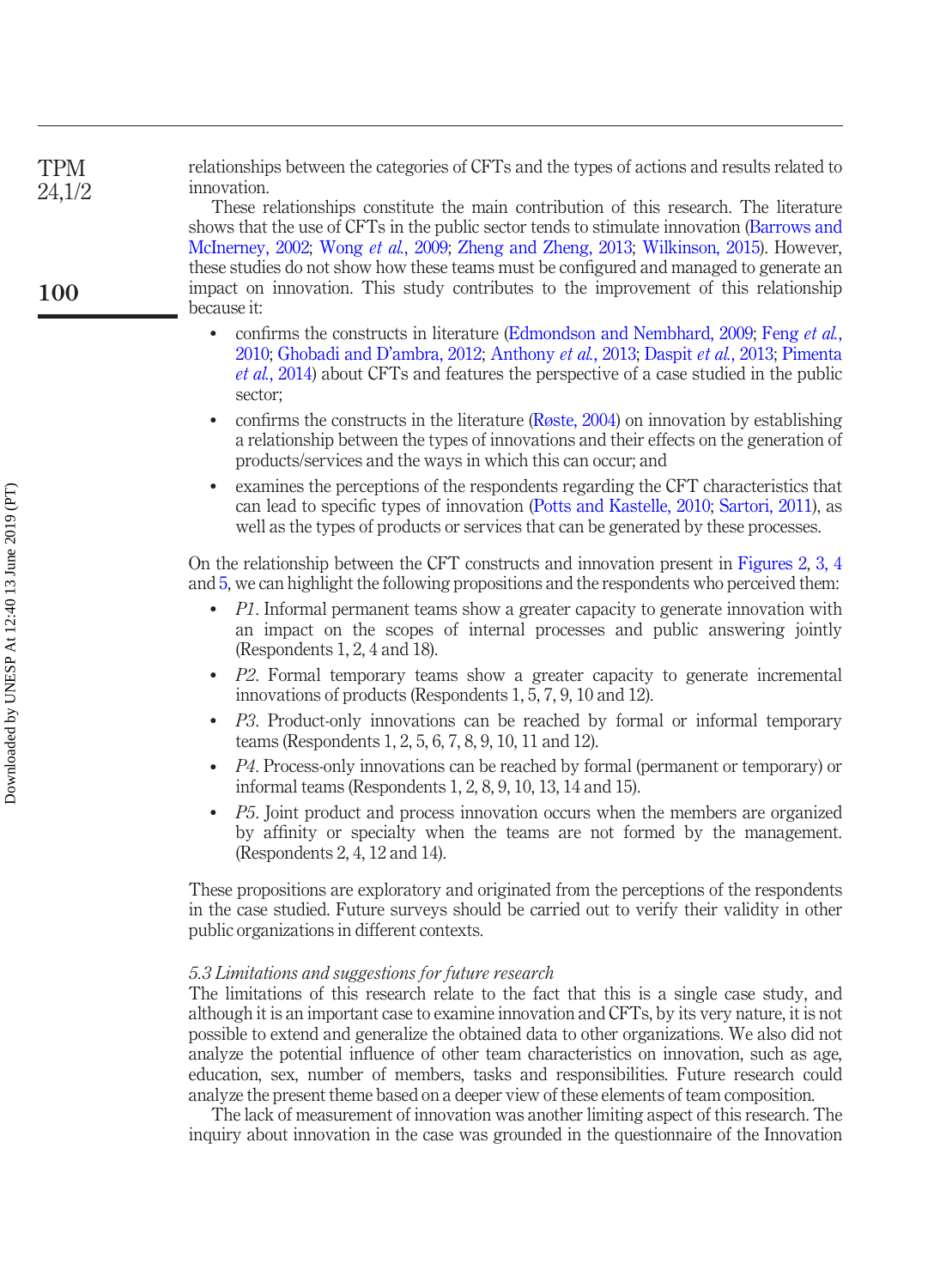Survey (Pintec), conducted by the Brazilian Institute of Geography and Statistics (Ibge), the Innovation and Oslo Manual [\(OECD, 2005](#page-20-4)) and in the Community Innovation Survey – CIS version 2008, proposed by Eurostat (Statistical Office of the European Community). However, the evaluation of this construct was merely qualitative, and future research is needed to validate its characteristics.

Future studies in other organizations can be conducted with comparative and complementary purposes to analyze the innovations promoted by CFTs. We also suggest extending the study to involve people from other organizations who also participate in these CFTs to examine the process of CFT integration in different organizations and the reach of the innovations implemented. The propositions above can also be used in quantitative research to statistically validate their cause-and-effect relationships.

#### References

- <span id="page-18-5"></span>Alberti, A. and Bertucci, G. (2006), "Replicating innovations in governance: an overview", in Bertucci, G. (Ed.), Innovations in Governance and Public Administration: Replicating What Works, United Nations Publication, New York, NY, pp. 1-21.
- <span id="page-18-3"></span>Alvarado, U.Y. and Kotzab, H. (2001), "Supply chain management: the integration of logistics in marketing", *[Industrial Marketing Management](https://www.emeraldinsight.com/action/showLinks?doi=10.1108%2FTPM-12-2016-0056&crossref=10.1016%2FS0019-8501%2800%2900142-5&isi=000166826100008&citationId=p_2)*, Vol. 30 No. 2, pp. 183-198.
- <span id="page-18-7"></span>Anthony, E.L., Green, S.G. and McComb, S.A. (2013), "Crossing functions above the cross-functional project team: the value of lateral coordination among functional department heads", *[Journal of](https://www.emeraldinsight.com/action/showLinks?doi=10.1108%2FTPM-12-2016-0056&crossref=10.1016%2Fj.jengtecman.2012.12.001&isi=000331426300009&citationId=p_3)* **[Engineering and Technology Management](https://www.emeraldinsight.com/action/showLinks?doi=10.1108%2FTPM-12-2016-0056&crossref=10.1016%2Fj.jengtecman.2012.12.001&isi=000331426300009&citationId=p_3), Vol. 31, pp. 141-158.**
- <span id="page-18-11"></span>Athanasaw, Y.A. (2003), "Team characteristics and team member knowledge, skills, and ability relationships to the effectiveness of cross-functional teams in the public sector", [International](https://www.emeraldinsight.com/action/showLinks?doi=10.1108%2FTPM-12-2016-0056&crossref=10.1081%2FPAD-120019926&citationId=p_4) [Journal of Public Administration](https://www.emeraldinsight.com/action/showLinks?doi=10.1108%2FTPM-12-2016-0056&crossref=10.1081%2FPAD-120019926&citationId=p_4), Vol. 26 Nos 10/11, pp. 1165-1203.
- <span id="page-18-2"></span>Australian Government (2011), Working towards a Measurement Framework for Public Sector Innovation in Australia, Department of Innovation Industry, Science and Research, Camberra, available at: http://innovation.govspace.gov.au/fi[les/2011/08/APSII-Draft-Discussion-Paper.pdf](http://innovation.govspace.gov.au/files/2011/08/APSII-Draft-Discussion-Paper.pdf) (accessed 30 March 2014).
- <span id="page-18-4"></span>Barrows, D. and Mcinerney, R. (2002), "Management tools for creating government responsiveness: the liquor control board of Ontario as a context for creating change", The Innovation Journal: The Public Sector Innovation Journal, Vol. 7 No. 3, pp. 1-24.
- <span id="page-18-10"></span>Bauer, M.W. and Gaskell, G. (2002), Pesquisa Qualitativa Com Texto, Imagem e Som: um Manual Prático, Vozes, Petrópolis.
- <span id="page-18-1"></span>Borins, S. (2002), "Leadership and innovation in the public sector", *[Leadership & Organization](https://www.emeraldinsight.com/action/showLinks?doi=10.1108%2FTPM-12-2016-0056&system=10.1108%2F01437730210449357&citationId=p_8)* [Development Journal](https://www.emeraldinsight.com/action/showLinks?doi=10.1108%2FTPM-12-2016-0056&system=10.1108%2F01437730210449357&citationId=p_8), Vol. 23 No. 8, pp. 467-476.
- <span id="page-18-6"></span>Brandão, S.M. and de Fátima Bruno-Faria, M. (2013), "Inovação no setor público: análise da produção científica em periódicos nacionais e internacionais da área de administração", [Revista De](https://www.emeraldinsight.com/action/showLinks?doi=10.1108%2FTPM-12-2016-0056&crossref=10.1590%2FS0034-76122013000100010&citationId=p_9) [Administração Pública](https://www.emeraldinsight.com/action/showLinks?doi=10.1108%2FTPM-12-2016-0056&crossref=10.1590%2FS0034-76122013000100010&citationId=p_9), Vol. 47 No. 1, pp. 227-248.
- <span id="page-18-8"></span>Brettel, M., Heinemann, F., Engelen, A. and Neubauer, S. (2011), "Cross-functional integration of R&D, marketing, and manufacturing in radical and incremental product innovations and its effects on project effectiveness and efficiency", *[Journal of Product Innovation Management](https://www.emeraldinsight.com/action/showLinks?doi=10.1108%2FTPM-12-2016-0056&crossref=10.1111%2Fj.1540-5885.2011.00795.x&isi=000287247200009&citationId=p_10)*, Vol. 28 No. 2, pp. 251-269.
- <span id="page-18-0"></span>Brito, E.P.Z., Brito, L.A.L. and Morganti, F. (2009), "Innovation and corporate performance: profit or growth?", Rae Eletrônica, Vol. 8 No. 1, pp. 1-25.
- <span id="page-18-9"></span>Christensen, C. and Raynor, M. (2002), The Innovator's Solution: Creating and Sustaining Successful Growth, Harvard Business Review Press, Boston, MA.
- <span id="page-18-12"></span>Crespi, G. and Zuñiga, P. (2012), "Innovation and productivity: evidence from six Latin American countries", [World Development](https://www.emeraldinsight.com/action/showLinks?doi=10.1108%2FTPM-12-2016-0056&crossref=10.1016%2Fj.worlddev.2011.07.010&isi=000298527100005&citationId=p_13), Vol. 40 No. 2, pp. 273-290.

crossfunctional teams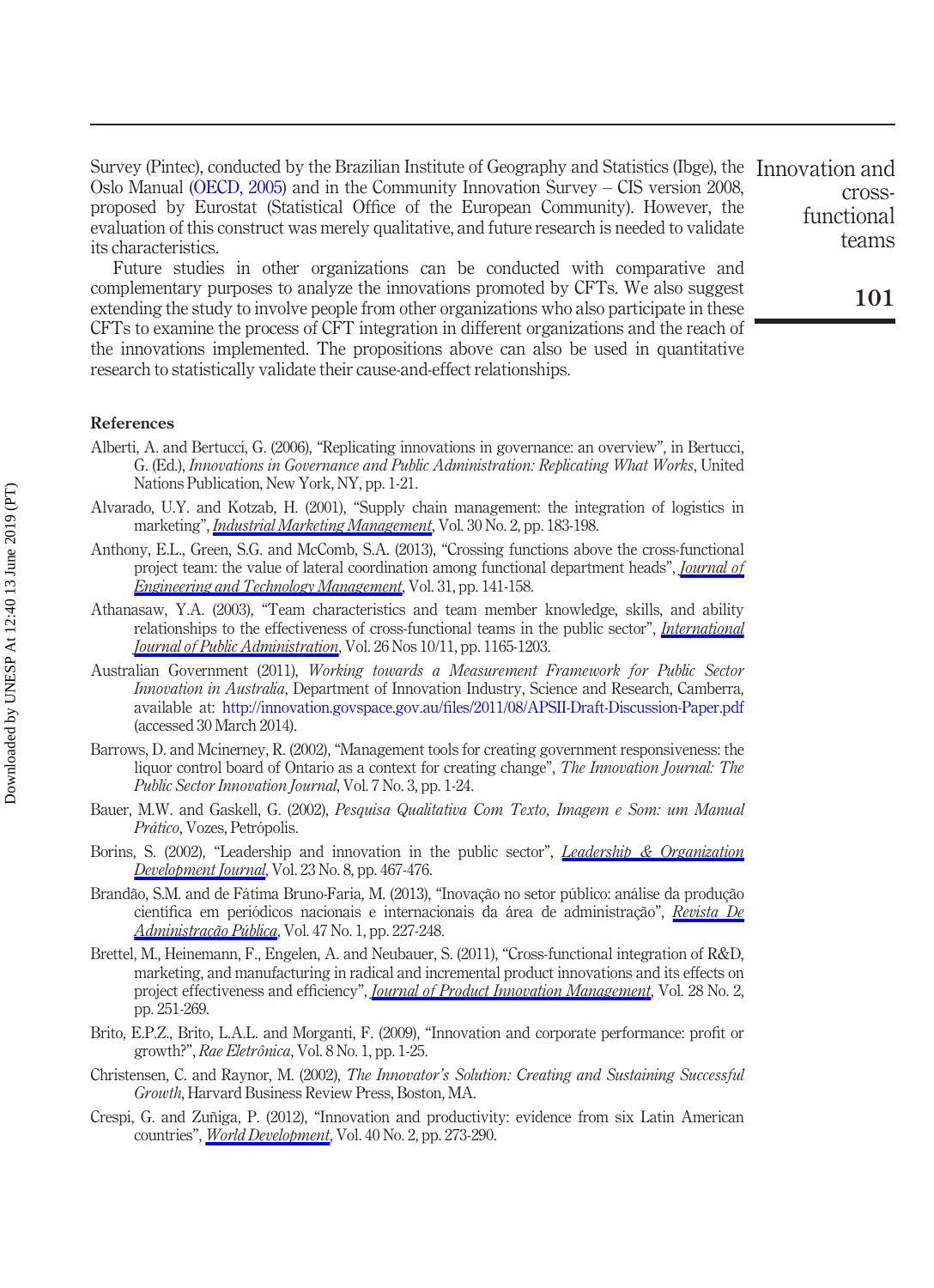<span id="page-19-18"></span><span id="page-19-17"></span><span id="page-19-11"></span><span id="page-19-9"></span><span id="page-19-7"></span><span id="page-19-4"></span><span id="page-19-2"></span><span id="page-19-1"></span><span id="page-19-0"></span>

| <b>TPM</b> | Cunningham, P. and Karakasidou, A. (2009), "Innovation in the public sector", <i>Policy Brief</i> , No. 2.                                                                                                                                                                                            |  |  |  |  |  |
|------------|-------------------------------------------------------------------------------------------------------------------------------------------------------------------------------------------------------------------------------------------------------------------------------------------------------|--|--|--|--|--|
| 24,1/2     | Damanpour, F. and Schneider, M. (2009), "Characteristics of innovation and innovation adoption in<br>public organizations: assessing the role of managers", <i>Journal of Public Administration Research</i><br><i>and Theory</i> , Vol. 19 No. 3, pp. 495-522.                                       |  |  |  |  |  |
| 102        | Daspit, J., Justice Tillman, C., Boyd, N.G. and Mckee, V. (2013), "Cross-functional team<br>effectiveness: an examination of internal team environment, shared leadership, and<br>cohesion influences", <i>Team Performance Management: An International Journal</i> , Vol. 19<br>Nos 1/2, pp. 34-56. |  |  |  |  |  |
|            | Donnellon, A. (1993), "Cross-functional teams in product development: accomodating the structure to<br>the process", <i>Journal of Product Innovation Management</i> , Vol. 10 No. 5, pp. 377-392.                                                                                                    |  |  |  |  |  |
|            | Dosi, G. (1988), "Sources, procedures, and microeconomic effects of innovation", <i>Journal of Economic</i><br><i>Literature</i> , Vol. 26 No. 3, pp. 1120-1171.                                                                                                                                      |  |  |  |  |  |
|            | Edmondson, A.C. and Nembhard, I.M. (2009), "Product development and learning in project teams:<br>the challenges are the benefits", <i>Journal of Product Innovation Management</i> , Vol. 26 No. 2,<br>pp. 123-138.                                                                                  |  |  |  |  |  |
|            | Feng, B., Jiang, Z.Z., Fan, Z.P. and Fu, N. (2010), "A method for member selection of cross-functional<br>teams using the individual and collaborative performances", <i>European Journal of Operational</i><br><i>Research</i> , Vol. 203 No. 3, pp. 652-661.                                        |  |  |  |  |  |
|            | Freeman, C. (1984), "Inovação e ciclos longos de desenvolvimento econômico", Ensaios FEE, Vol. 5<br>No. 1, pp. 5-20.                                                                                                                                                                                  |  |  |  |  |  |
|            | Ganotakis, P. and Love, J.H. (2010), "R&D, product innovation, and exporting: evidence from UK new<br>technology based firms", Oxford Economic Papers, gpq027.                                                                                                                                        |  |  |  |  |  |
|            | Ghobadi, S. and D'Ambra, J. (2012), "Knowledge sharing in cross-functional teams: a coopetitive<br>model", <i>Journal of Knowledge Management</i> , Vol. 16 No. 2, pp. 285-301.                                                                                                                       |  |  |  |  |  |
|            | Gimenez, C. (2006), "Logistics integration processes in the food industry", <i>International Journal of</i><br>Physical Distribution & Logistics Management, Vol. 36 No. 3, pp. 231-249.                                                                                                              |  |  |  |  |  |
|            | Golden, O. (1990), "Innovation in public sector human services programs: the implications of innovation<br>by 'groping along"", <i>Journal of Policy Analysis and Management</i> , Vol. 9 No. 2, pp. 219-248.                                                                                         |  |  |  |  |  |
|            | Gopal, G., Viniak, V. and Caltagirone, J. (2004), "A team approach to global sourcing", Supply Chain<br><i>Management Review, Vol. 8, pp. 54-59.</i>                                                                                                                                                  |  |  |  |  |  |
|            | Hirunyawipada, T., Beyerlein, M. and Blankson, C. (2010), "Cross-functional integration as a knowledge<br>transformation mechanism: implications for new product development", <i>Industrial Marketing</i><br><i>Management</i> , Vol. 39 No. 4, pp. 650-660.                                         |  |  |  |  |  |
|            | Holland, S., Gaston, K. and Gomes, J. (2000), "Critical success factors for cross-functional<br>teamwork in new product development", <i>International Journal of Management Reviews</i> ,<br>Vol. 2 No. 3, pp. 231-259.                                                                              |  |  |  |  |  |
|            | Hsieh, P.J. (2010), "Cross-functional team selection concerning members' cooperative effects and<br>capabilities overlap", Systems Research and Behavioral Science, Vol. 27 No. 3, pp. 301-318.                                                                                                       |  |  |  |  |  |
|            | Hauptman, O. and Hirji, K.K. (1999), "Managing integration and coordination in cross-functional teams:<br>an international study of concurrent engineering product development", R&D Management,<br>Vol. 29 No. 2, pp. 179-192.                                                                       |  |  |  |  |  |
|            | Henderson, L.S., Stackman, R.W. and Koh, C.Y. (2013), "Women project managers: the exploration of<br>their job challenges and issue selling behaviors", <i>International Journal of Managing Projects in</i><br><i>Business</i> , Vol. 6 No. 4, pp. 761-791.                                          |  |  |  |  |  |
|            | IBGE (2005), PINTEC: Dados, available at: www.pintec.ibge.gov.br (accessed 5 May 2014).                                                                                                                                                                                                               |  |  |  |  |  |

<span id="page-19-16"></span><span id="page-19-15"></span><span id="page-19-14"></span><span id="page-19-13"></span><span id="page-19-12"></span><span id="page-19-10"></span><span id="page-19-8"></span><span id="page-19-6"></span><span id="page-19-5"></span><span id="page-19-3"></span>Jugend, D. and Silva, S.L. (2012), "Management and innovation integration in new product development: case study in a large Brazilian high-technology company", *[Journal of Technology](https://www.emeraldinsight.com/action/showLinks?doi=10.1108%2FTPM-12-2016-0056&crossref=10.4067%2FS0718-27242012000100004&citationId=p_33)* [Management & Innovation](https://www.emeraldinsight.com/action/showLinks?doi=10.1108%2FTPM-12-2016-0056&crossref=10.4067%2FS0718-27242012000100004&citationId=p_33), Vol. 7 No. 1, pp. 52-63.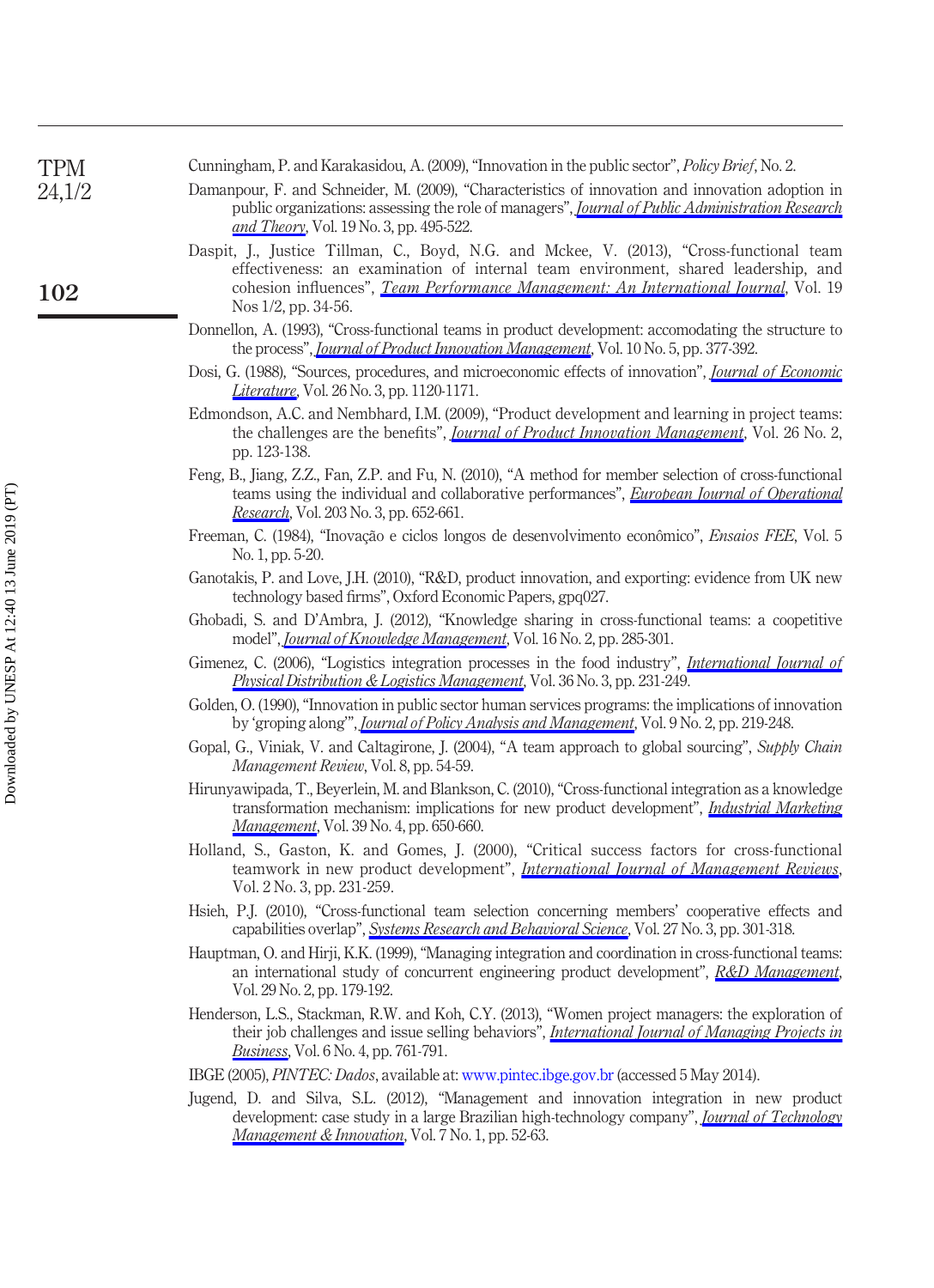- <span id="page-20-19"></span>Jugend, D., da Silva, S.L., Oprime, P.C. and Pimenta, M.L. (2015), "Organizational issues for integration Innovation and of high-technology in new product development: framework proposal and case studies in Brazilian companies", *[Innovation: Management, Policy & Practice](https://www.emeraldinsight.com/action/showLinks?doi=10.1108%2FTPM-12-2016-0056&crossref=10.1080%2F14479338.2015.1013428&isi=000361210800004&citationId=p_34)*, Vol. 17 No. 2, pp. 217-231.
- <span id="page-20-1"></span>Kahn, K.B. and Mentzer, J.T. (1996), "Logistics and interdepartmental integration", *[International](https://www.emeraldinsight.com/action/showLinks?doi=10.1108%2FTPM-12-2016-0056&system=10.1108%2F09600039610182753&citationId=p_35)* [Journal of Physical Distribution & Logistics Management](https://www.emeraldinsight.com/action/showLinks?doi=10.1108%2FTPM-12-2016-0056&system=10.1108%2F09600039610182753&citationId=p_35), Vol. 26 No. 8, pp. 6-14.
- <span id="page-20-10"></span>Katzenbach, J.R. and Smith, D.K. (1993), *The Discipline of Teams*, Harvard Business Press, Boston, MA.
- <span id="page-20-5"></span>Kearney, R.C., Feldman, B.M. and Scavo, C.P. (2000), "Reinventing government: city manager attitudes and actions", *[Public Administration Review](https://www.emeraldinsight.com/action/showLinks?doi=10.1108%2FTPM-12-2016-0056&crossref=10.1111%2F0033-3352.00116&isi=000165302800005&citationId=p_37)*, Vol. 60 No. 6, pp. 535-548.
- <span id="page-20-17"></span>Kotlarsky, J., van den Hooff, B. and Houtman, L. (2012), "Are we on the same page? knowledge boundaries and transactive memory system development in cross-functional teams", [Communication Research](https://www.emeraldinsight.com/action/showLinks?doi=10.1108%2FTPM-12-2016-0056&crossref=10.1177%2F0093650212469402&isi=000351588400001&citationId=p_38), Vol. 42 No. 3, pp. 319-344.
- <span id="page-20-7"></span>Krohmer, H., Homburg, C. and Workman, J.P. (2002), "Should marketing be cross-functional? Conceptual development and international empirical evidence", *[Journal of Business Research](https://www.emeraldinsight.com/action/showLinks?doi=10.1108%2FTPM-12-2016-0056&crossref=10.1016%2FS0148-2963%2800%2900176-4&isi=000175983500003&citationId=p_39)*, Vol. 55 No. 6, pp. 451-465.
- <span id="page-20-3"></span>Kupfer, D. and Hasenclever, L. (2002), *Economia Industrial*, Campus, Rio de Janeiro.
- <span id="page-20-12"></span>Leenders, M.A.A.M. and Wierenga, B. (2002), "The effectiveness of different mechanisms for integrating marketing and R&D", *[Journal of Product Innovation Management](https://www.emeraldinsight.com/action/showLinks?doi=10.1108%2FTPM-12-2016-0056&crossref=10.1016%2FS0737-6782%2802%2900147-9&isi=000177365600005&citationId=p_41)*, Vol. 19 No. 4, pp. 305-317.
- <span id="page-20-14"></span>Lichtenstein, R., Alexander, J.A., McCarthy, J.F. and Wells, R. (2004), "Status differences in crossfunctional teams: effects on individual member participation, job satisfaction, and intent to quit", [Journal of Health and Social Behavior](https://www.emeraldinsight.com/action/showLinks?doi=10.1108%2FTPM-12-2016-0056&crossref=10.1177%2F002214650404500306&isi=000227858800006&citationId=p_42), Vol. 45 No. 3, pp. 322-335.
- <span id="page-20-20"></span>Leifer, R. (2000), Radical Innovation: How Mature Companies Can Outsmart Upstarts, Harvard Business Press, Boston, MA.
- <span id="page-20-9"></span>Love, J.H. and Roper, S. (2009), "Organizing innovation: complementarities between cross-functional teams", *[Technovation](https://www.emeraldinsight.com/action/showLinks?doi=10.1108%2FTPM-12-2016-0056&crossref=10.1016%2Fj.technovation.2008.07.008&isi=000264619700004&citationId=p_44)*, Vol. 29 No. 3, pp. 192-203.
- <span id="page-20-8"></span>Luo, X., Slotegraaf, R.J. and Pan, X. (2006), "Cross-functional coopetition: the simultaneous role of cooperation and competition within firms", *[Journal of Marketing](https://www.emeraldinsight.com/action/showLinks?doi=10.1108%2FTPM-12-2016-0056&crossref=10.1509%2Fjmkg.70.2.067&isi=000236721900005&citationId=p_45)*, Vol. 70 No. 2, pp. 67-80.
- <span id="page-20-16"></span>McDonough III, E.F. (2000), "Investigation of factors contributing to the success of cross-functional teams", *[Journal of Product Innovation Management](https://www.emeraldinsight.com/action/showLinks?doi=10.1108%2FTPM-12-2016-0056&crossref=10.1111%2F1540-5885.1730221&isi=000087542100006&citationId=p_46)*, Vol. 17 No. 3, pp. 221-235.
- <span id="page-20-18"></span>Majchrzak, A., More, P.H. and Faraj, S. (2012), "Transcending knowledge differences in cross-functional teams", [Organization Science](https://www.emeraldinsight.com/action/showLinks?doi=10.1108%2FTPM-12-2016-0056&crossref=10.1287%2Forsc.1110.0677&isi=000306637100003&citationId=p_47), Vol. 23 No. 4, pp. 951-970.
- <span id="page-20-6"></span>Maltz, E. and Kohli, A.K. (2000), "Reducing marketing's conflict with other functions: the differential effects of integrating mechanisms", *[Journal of the Academy of Marketing Science](https://www.emeraldinsight.com/action/showLinks?doi=10.1108%2FTPM-12-2016-0056&crossref=10.1177%2F0092070300284002&isi=000089229200002&citationId=p_48)*, Vol. 28 No. 4, pp. 479-492.
- <span id="page-20-4"></span>OECD (2005), [Oslo Manual: Guidelines for Collecting and Interpreting Innovation Data](https://www.emeraldinsight.com/action/showLinks?doi=10.1108%2FTPM-12-2016-0056&crossref=10.1787%2F9789264013100-en&citationId=p_49), OECD, Paris.
- <span id="page-20-13"></span>Oliveira, E.A., de, Pimenta, M.L., Hilletofth, P. and Eriksson, D. (2016), "Integration through crossfunctional teams in a service company", *[European Business Review](https://www.emeraldinsight.com/action/showLinks?doi=10.1108%2FTPM-12-2016-0056&system=10.1108%2FEBR-01-2016-0014&isi=000379771300002&citationId=p_50)*, Vol. 28 No. 4, pp. 405-430.
- <span id="page-20-0"></span>Page, S. (2005), "What's new about the new public management? Administrative change in the human services", *[Public Administration Review](https://www.emeraldinsight.com/action/showLinks?doi=10.1108%2FTPM-12-2016-0056&crossref=10.1111%2Fj.1540-6210.2005.00500.x&isi=000233417600008&citationId=p_51)*, Vol. 65 No. 6, pp. 713-727.
- <span id="page-20-11"></span>Pagell, M. (2004), "Understanding the factors that enable and inhibit the integration of operations, purchasing and logistics", *[Journal of Operations Management](https://www.emeraldinsight.com/action/showLinks?doi=10.1108%2FTPM-12-2016-0056&crossref=10.1016%2Fj.jom.2004.05.008&isi=000223750100002&citationId=p_52)*, Vol. 22 No. 5, pp. 459-487.
- <span id="page-20-2"></span>Pimenta, M.L., Silva, A.L. and Tate, W.L. (2014), "Developing and managing cross-functional teams: a multi-case study of Brazilian manufacturing companies", [Journal of Technology Management &](https://www.emeraldinsight.com/action/showLinks?doi=10.1108%2FTPM-12-2016-0056&crossref=10.4067%2FS0718-27242014000200001&citationId=p_53) *[Innovation](https://www.emeraldinsight.com/action/showLinks?doi=10.1108%2FTPM-12-2016-0056&crossref=10.4067%2FS0718-27242014000200001&citationId=p_53)*, Vol. 9 No. 2, pp. 1-16.
- <span id="page-20-15"></span>Pimenta, M.L., da Silva, A.L. and Tate, W.L. (2016), "Characteristics of cross-functional integration processes: evidence from Brazilian organizations", *[The International Journal of Logistics](https://www.emeraldinsight.com/action/showLinks?doi=10.1108%2FTPM-12-2016-0056&system=10.1108%2FIJLM-01-2014-0010&isi=000381315600018&citationId=p_54)* [Management](https://www.emeraldinsight.com/action/showLinks?doi=10.1108%2FTPM-12-2016-0056&system=10.1108%2FIJLM-01-2014-0010&isi=000381315600018&citationId=p_54), Vol. 27 No. 2, pp. 570-594.

crossfunctional teams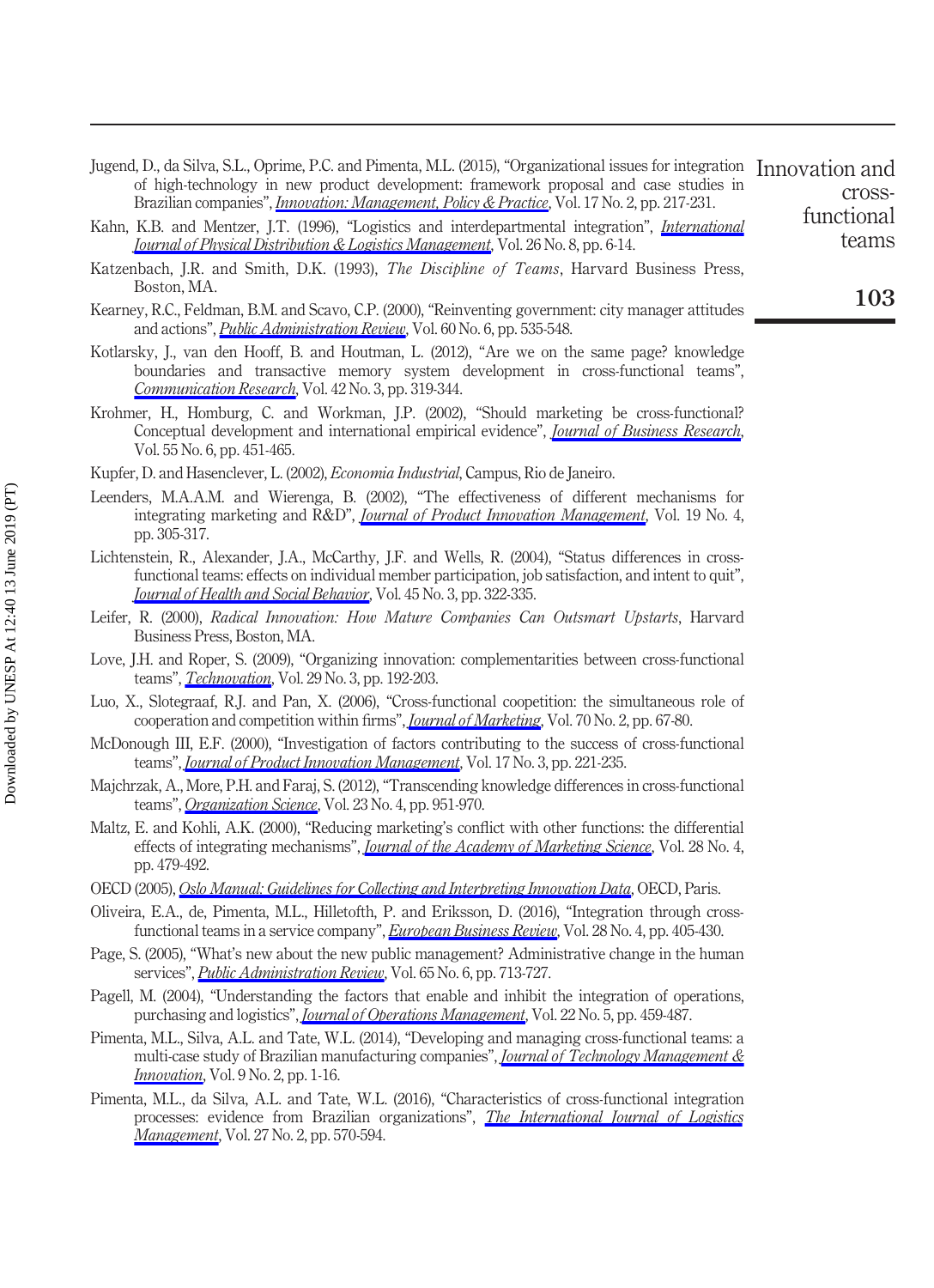<span id="page-21-19"></span><span id="page-21-17"></span><span id="page-21-16"></span><span id="page-21-13"></span><span id="page-21-8"></span><span id="page-21-7"></span><span id="page-21-6"></span><span id="page-21-5"></span><span id="page-21-3"></span><span id="page-21-2"></span><span id="page-21-1"></span>

| <b>TPM</b> | Pinto, M.B., Pinto, J.K. and Prescott, J.E. (1993), "Antecedents and consequences of project team cross-<br>functional cooperation", <i>Management Science</i> , Vol. 39 No. 10, pp. 1281-1297.                                                     |
|------------|-----------------------------------------------------------------------------------------------------------------------------------------------------------------------------------------------------------------------------------------------------|
| 24,1/2     | Pollitt, C. and Bouckaert, G. (2002), "Avaliando reformas da gestão pública: uma perspectiva<br>internacional", <i>Revista do Serviço Público</i> , Vol. 53 No. 3, pp. 7-31.                                                                        |
| 104        | Potts, J. (2009), "The innovation deficit in public services: the curious problem of too much efficiency<br>and not enough waste and failure", <i>Innovation: Management, Policy &amp; Practice</i> , Vol. 11 No. 1,<br>pp. 34-43.                  |
|            | Potts, J. and Kastelle, T. (2010), "Public sector innovation research: what's next?", <i>Innovation:</i><br>Management, Policy & Practice, Vol. 12 No. 2, pp. 122-137.                                                                              |
|            | Proehl, R.A. (1997), "Enhancing the effectiveness of cross-functional teams", Team Performance<br>Management: An International Journal, Vol. 3 No. 3, pp. 137-149.                                                                                  |
|            | Rho, B., Hahmb, Y.S. and Yu, Y.M. (1994), "Improving interface congruence between manufacturing<br>and marketing in industrial-product manufacturers", <i>International Journal of Production</i><br><i>Economics</i> , Vol. 37 No. 1, pp. 27-40.   |
|            | Røste, R. (2004), "Studies of innovation in the public sector, a literature review", PUBLiN Innovation in<br><i>the Public Sector</i> , working paper, Delivery D8 (version 2), Oslo.                                                               |
|            | Sanger, M.B. and Levin, M.A. (1992), "Using old stuff in new ways: innovation as a case of evolutionary<br>tinkering", <i>Journal of Policy Analysis and Management</i> , Vol. 11 No. 1, pp. 88-115.                                                |
|            | Sarin, S. and Mahajan, V. (2001), "The effect of reward structures on the performance of cross-<br>functional product development teams", <i>Journal of Marketing</i> , Vol. 65 No. 2, pp. 35-53.                                                   |
|            | Sartori, S. (2011), "Características da inovação: Uma Revisão de Literatura", Gestão e Produção, Vol. 3<br>No. 9, pp. 052-064.                                                                                                                      |
|            | Schwella, E. (2014), "Inovação no governo e no setor público: desafios e implicações para a liderança",<br>Revista do Serviço Público, Vol. 56 No. 3, pp. 259-276.                                                                                  |
|            | Seabra, S.N. (2001), "A nova administração pública e mudanças organizacionais", Revista De<br>Administração Pública, Vol. 35 No. 4, pp. 19-43.                                                                                                      |
|            | State Treasury Office (STO) (2014), "State treasury office of minas gerais", A Secretaria, available at:<br>www.fazenda.mg.gov.br/secretaria (accessed 23 December 2014).                                                                           |
|            | Too, E.G. (2012), "Capability model to improve infrastructure asset performance", <i>Journal of</i><br>Construction Engineering and Management, Vol. 138 No. 7, pp. 885-896.                                                                        |
|            | Turkulainen, V. and Ketokivi, M. (2012), "Cross-functional integration and performance: what are the<br>real benefits?", <i>International Journal of Oberations &amp; Production Management</i> , Vol. 32 No. 4,<br>pp. 447-467.                    |
|            | Tushman, M. and Smith, W. (2002), "Technological change, ambidextrous organizations and<br>organizational evolution", in Baum, J. (Ed.), The Black Well Companion to Organizations,<br>Blackwell Publishers, Oxford, pp. 386-414.                   |
|            | Van Hoek, R. and Chapman, P. (2007), "How to move supply chain beyond cleaning up after new<br>product development", <i>Supply Chain Management: An International Journal</i> , Vol. 12 No. 4,<br>pp. 239-244.                                      |
|            | Vigoda-Gadot, E.R.A.N., Shoham, A., Schwabsky, N. and Ruvio, A. (2008), "Public sector innovation for<br>Europe: a multinational eight-country exploration of citizens' perspectives", <i>Public</i><br>Administration, Vol. 86 No. 2, pp. 307-329. |
|            | Wang, S. and He, Y. (2008), "Compensating non-dedicated cross-functional teams", <i>Organization</i><br><i>Science</i> , Vol. 19 No. 5, pp. 753-765.                                                                                                |
|            | Webber, S. (2002), "Leadership and trust facilitating cross-functional team success", <i>Journal of</i><br>Management Development, Vol. 21 No. 3, pp. 201-214.                                                                                      |

<span id="page-21-20"></span><span id="page-21-18"></span><span id="page-21-15"></span><span id="page-21-14"></span><span id="page-21-12"></span><span id="page-21-11"></span><span id="page-21-10"></span><span id="page-21-9"></span><span id="page-21-4"></span><span id="page-21-0"></span>Wilkinson, F.C. (2015), "Emotional intelligence in library disaster response assistance teams: which competencies emerged?", *[College & Research Libraries](https://www.emeraldinsight.com/action/showLinks?doi=10.1108%2FTPM-12-2016-0056&crossref=10.5860%2Fcrl.76.2.188&isi=000352982100006&citationId=p_75)*, Vol. 76 No. 2, pp. 188-204.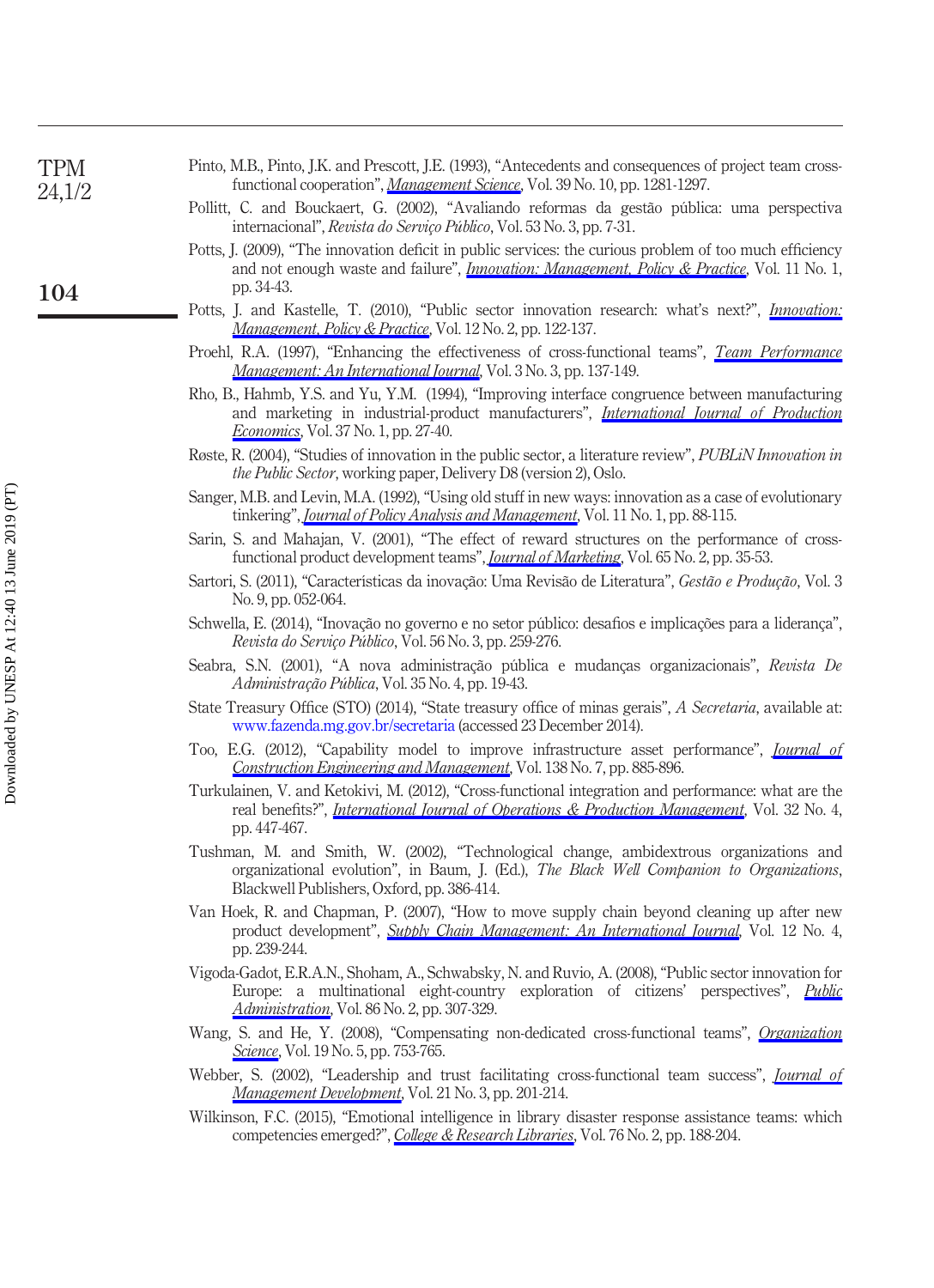- <span id="page-22-0"></span>Wong, A., Tjosvold, D. and Liu, C. (2009), "Cross-functional team organizational citizenship behavior in Innovation and China: shared vision and goal interdependence among departments", *[Journal of Applied Social](https://www.emeraldinsight.com/action/showLinks?doi=10.1108%2FTPM-12-2016-0056&crossref=10.1111%2Fj.1559-1816.2009.00554.x&isi=000272575200007&citationId=p_76)* [Psychology](https://www.emeraldinsight.com/action/showLinks?doi=10.1108%2FTPM-12-2016-0056&crossref=10.1111%2Fj.1559-1816.2009.00554.x&isi=000272575200007&citationId=p_76), Vol. 39 No. 12, pp. 2879-2909.
- <span id="page-22-1"></span>Zheng, T. and Zheng, L. (2013), "Examining e-government enterprise architecture research in china: a systematic approach and research agenda", *[Government Information Quarterly](https://www.emeraldinsight.com/action/showLinks?doi=10.1108%2FTPM-12-2016-0056&crossref=10.1016%2Fj.giq.2012.08.005&citationId=p_77)*, Vol. 30 No. S1, pp. S59-S67.

#### Further reading

Leenders, M.R., Fearon, H.E., Flynn, A. and Johnson, P.F. (2001), *Purchasing and Supply Chain* Management, McGraw-Hill College, Columbus, OH.

#### About the authors

Daniel Marasquini Stipp (MSc) is currently an Executive Manager at Secretaria da Fazenda, a public organization from the financial sector in Brazil. He holds an MSc in Business Management from Federal University of Uberlândia.

Márcio Lopes Pimenta (PhD) is a Professor at Management and Business College, Federal University of Uberlândia, Brazil. He got his Phd in Production Engineering at Federal University of São Carlos and his Msc in Business Administration at Federal University of Uberlândia. Dr Pimenta has published articles in The International Journal of Productivity and Performance Management, European Business Review, Journal of Technology Management & Innovation and International Journal of Logistics Management. His main research topics are cross-functional integration between Marketing, Logistics and other internal functions, integration in product development processes and the influence of human values on consumer behavior. Marcio Lopes Pimenta is the corresponding author and can be contacted at: [pimenta.mp@gmail.com](mailto:pimenta.mp@gmail.com)

Daniel Jugend (Phd) is a Professor at Production Engineering Department of Unesp – Campus de Bauru, Brazil. He got his Phd and his Master in Production Engineering at Federal University of São Carlos. Dr Jugend has published articles in *Journal of Business Research, Journal of Cleaner* Production, Innovation, International Journal of Business Innovation and Research and Journal of Technology Management & Innovation. His main research topics are product portfolio management, product development and cross-functional integration.

For instructions on how to order reprints of this article, please visit our website: www.emeraldgrouppublishing.com/licensing/reprints.htm Or contact us for further details: **permissions@emeraldinsight.com**